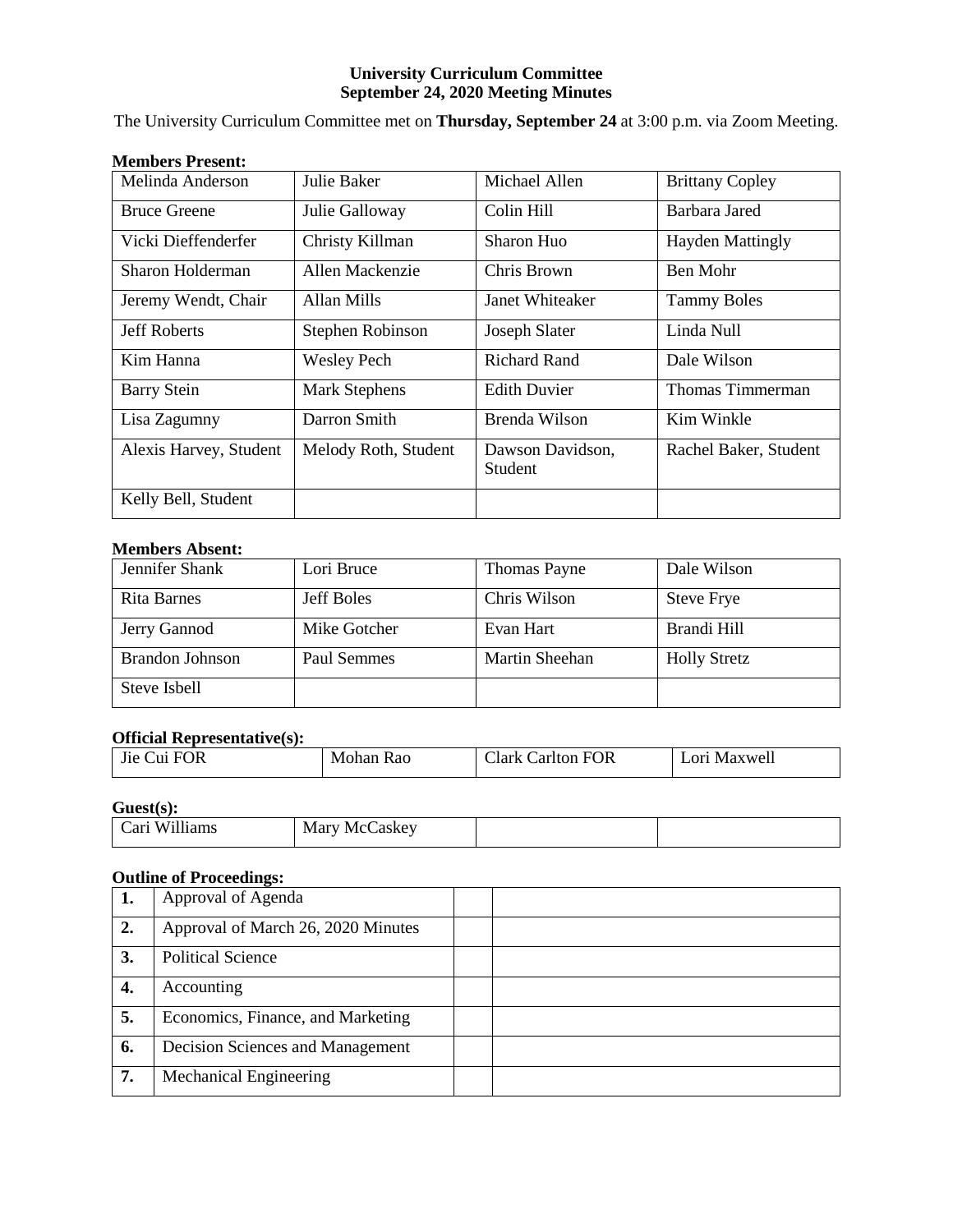Proceedings:

Perceiving a quorum, Dr. Jeremy Wendt, Chair of Committee, called the meeting to order at 3:00pm via Zoom.

*\*Due to the meeting being via Zoom, all motion and seconds will be initiated by Lisa Zagumny and Christy Killman throughout the meeting. Any objections can be called for discussion.* 

# **1. Approval of agenda**

**Motion to approve**. Lisa Zagumny **Second**. Christy Killman **Vote.** Motion carried.

**2. Approval of minutes, March 26, 2020 Motion to approve**. Lisa Zagumny **Second**. Christy Killman **Vote.** Motion carried.

*\*Abstention by Michael Allen due to not being present at the last UCC meeting.* 

## **3. Political Science**

- **A. Deletion of Courses.** 
	- **1) Non-Substantive Course Deletion** POLS 120-hour curriculum
		- 1. From: DS 2810 or CSC 1100 Junior year (3) credit hours
		- 2. To: DS 2810 Junior year (3) credit hours **Justification:** CSC 1100 is no longer offered at TTU.

## **2) Non-Substantive Course Deletion**

POLS-Legal Studies (LS) 120-hour curriculum

- 3. From: DS 2810 or CSC 1100 Sophomore year (3) credit hours
- 4. To: DS 2810 Sophomore year (3) credit hours **Justification:** CSC 1100 is no longer offered at TTU.

**Effective:** Summer/Fall 2021.

**Motion to approve**. Lisa Zagumny **Second**. Christy Killman **Vote.** Motion carried.

## **4. Accounting**

# **A. Course Description Changes.**

**1) From:**

ACCT 1040 Personal Tax Lec 3. Credit 3.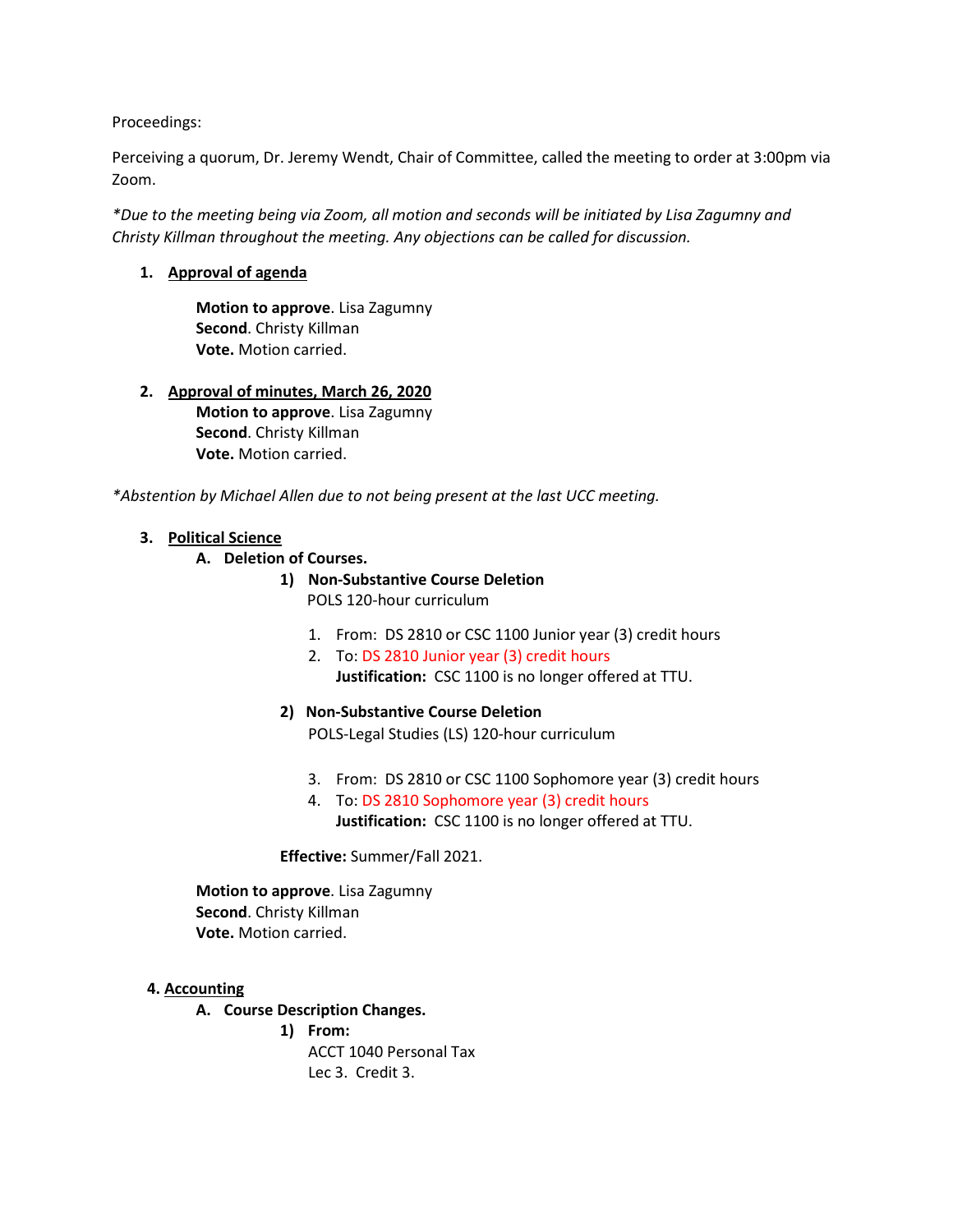Preparation of federal income tax returns for individuals, with some emphasis on tax planning. To receive credit for both ACCT 1040 and [ACCT](https://catalog.tntech.edu/content.php?catoid=29&navoid=6106#tt4624)  [3330,](https://catalog.tntech.edu/content.php?catoid=29&navoid=6106#tt4624) ACCT 1040 must be taken prior to enrolling in [ACCT 3330](https://catalog.tntech.edu/content.php?catoid=29&navoid=6106#tt6059) or its equivalent

**To:**

ACCT 1040 Personal Tax Lec 3. Credit 3. Preparation of federal income tax returns for individuals, with some emphasis on tax planning. To receive credit for both ACCT 1040 and ACCT 3330, ACCT 1040 must be taken prior to enrolling in ACCT 3330 or its equivalent.

**2) From:** 

ACCT 2110 Principles of Accounting I Lec 3. Credit 3. Prerequisite: Sophomore standing or consent of instructor. Fundamental principles and procedures of financial accounting.

**To:** 

ACCT 2110 Principles of Accounting I Lec 3. Credit 3. Fundamental principles and procedures of financial accounting, including transactions analysis, financial statements, internal control, and an introduction to data analysis using data visualization to understand financial information.

**3) From:**

ACCT 2120 Principles of Accounting II Lec 3. Credit 3. Prerequisite: [ACCT 2110.](https://catalog.tntech.edu/content.php?catoid=29&navoid=6106#tt4800) Fundamental principles and procedures of financial and managerial accounting.

**To:** 

ACCT 2120 Principles of Accounting II Lec 3. Credit 3.

Fundamental principles and procedures of financial accounting, including capital structure and the statement of cash flows, and managerial accounting, including cost structure, budgeting, strategic decision-making, and time-value of money.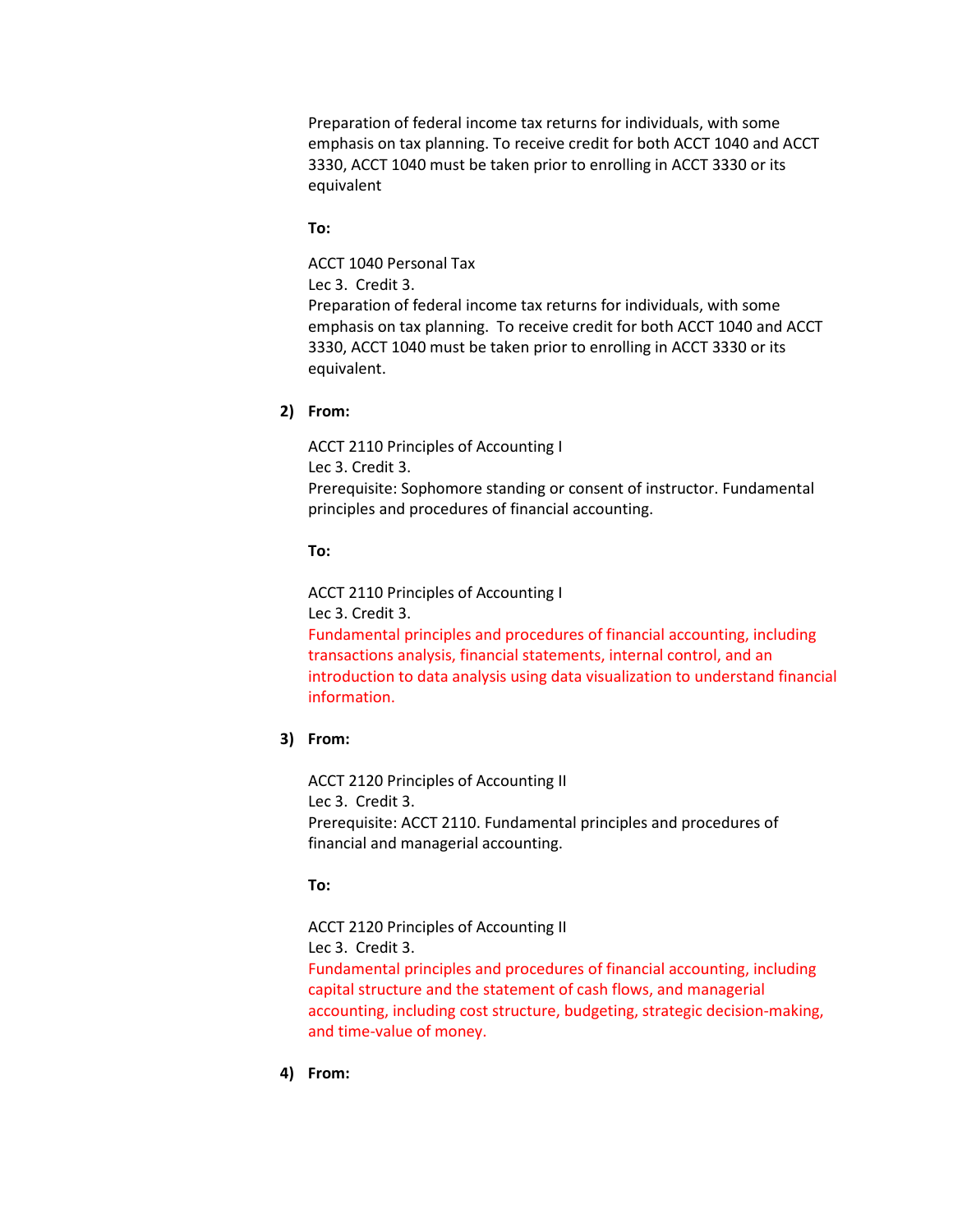ACCT 3170 Financial Accounting and Reporting I Lec. 3. Credit 3.

Prerequisite: [ACCT 2110](https://catalog.tntech.edu/content.php?catoid=29&navoid=6106#tt2674) and [ACCT 2120](https://catalog.tntech.edu/content.php?catoid=29&navoid=6106#tt4105) with grades of C or better. Contemporary theory and procedures that provide information for reports of the financial positions, results of operations and cash flows of modern business corporations. Enrollment in junior or senior level accounting courses requires junior standing. All business majors must have completed the Basic Business Program. Accounting majors must earn a grade of C or better to graduate.

**To:**

ACCT 3170 Financial Accounting and Reporting I Lec. 3. Credit 3.

Prerequisite: ACCT 2110 and ACCT 2120 with grades of C or better. In-depth treatment of traditional financial accounting topics including standards setting, the accounting processing cycle, financial statement form and content, revenue recognition, time value of money, and accounting and reporting of current assets. Emphasis is placed on the development of technical accounting skills including basic theory, valuation, and measurement. Accounting majors must earn a grade of C or better to graduate.

**5) From:**

ACCT 3180 Financial Accounting and Reporting II

Lec 3. Credit 3.

Prerequisite: [ACCT 3170](https://catalog.tntech.edu/content.php?catoid=29&navoid=6106#tt839) with a grade of C or better. Continuation of [ACCT](https://catalog.tntech.edu/content.php?catoid=29&navoid=6106#tt2939)  [3170](https://catalog.tntech.edu/content.php?catoid=29&navoid=6106#tt2939) with emphasis on specific problem areas. Enrollment in junior or senior level accounting courses requires junior standing. All business majors must have completed the Basic Business Program. Accounting majors must earn a grade of C or better to graduate.

## **To:**

ACCT 3180 Financial Accounting and Reporting II Lec 3. Credit 3.

Prerequisite: ACCT 3170 with grade of C or better. Continuation of ACCT 3170. In-depth treatment of accounting and reporting for current and noncurrent assets and current and non-current liabilities. Emphasis is placed on the development of technical accounting skills including basic theory, valuation, and measurement along. Some assignments will incorporate Excel and other technology. Accounting majors must earn a grade of C or better to graduate.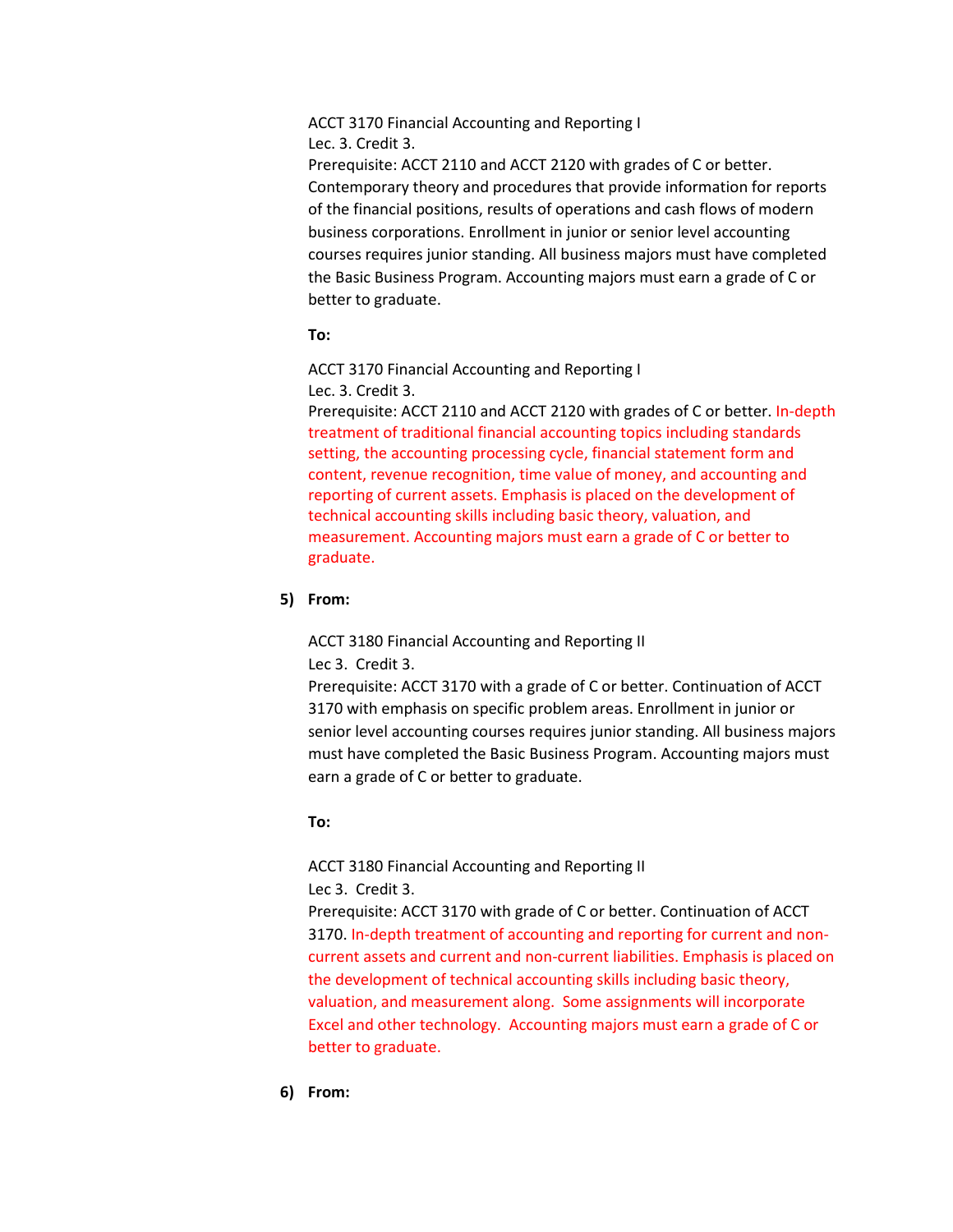ACCT 3190 Financial Accounting and Reporting III Lec. Credit 3.

Continuation of ACCT 3180. In-depth treatment of accounting and reporting for non-current liabilities and equity, share-based compensation, accounting changes and error corrections, and the statement of cash flows. Emphasis is placed on the development of technical accounting skills including basic theory, valuation, and measurement. Enrollment in junior or senior level accounting classes requires junior standing. Accounting majors must earn a C or better to graduate.

## **To:**

ACCT 3190 Financial Accounting and Reporting III Lec. Credit 3.

Continuation of ACCT 3180. In-depth treatment of accounting and reporting for leases, income taxes, pensions, shareholder equity, EPS, and Accounting changes and error corrections, and the statement of cash flows. Emphasis is placed on development of technical accounting skills including basic theory, valuation, and measurement. Accounting majors must earn a C or better to graduate.

## **7) From:**

ACCT 3210 Cost Accounting

Lec 3. Credit 3.

Prerequisite: [ACCT 2120](https://catalog.tntech.edu/content.php?catoid=29&navoid=6106#tt3772) with a grade of C or better. Procedures for providing accounts and reports of cost information to management for planning, controlling, pricing and external reporting. Enrollment in junior or senior level accounting courses requires junior standing. All business majors must have completed the Basic Business Program. Accounting majors must earn a grade of C or better to graduate.

# **To:**

ACCT 3210 Cost Accounting

Lec 3. Credit 3.

Prerequisite: ACCT 2110 & 2120 with grade of C or better. Procedures for providing accounts and reports of cost information to management for planning, controlling, pricing and external reporting. Cost, volume, and profit analysis and budgeting techniques with the use of technology. Accounting majors must earn a grade of C or better to graduate.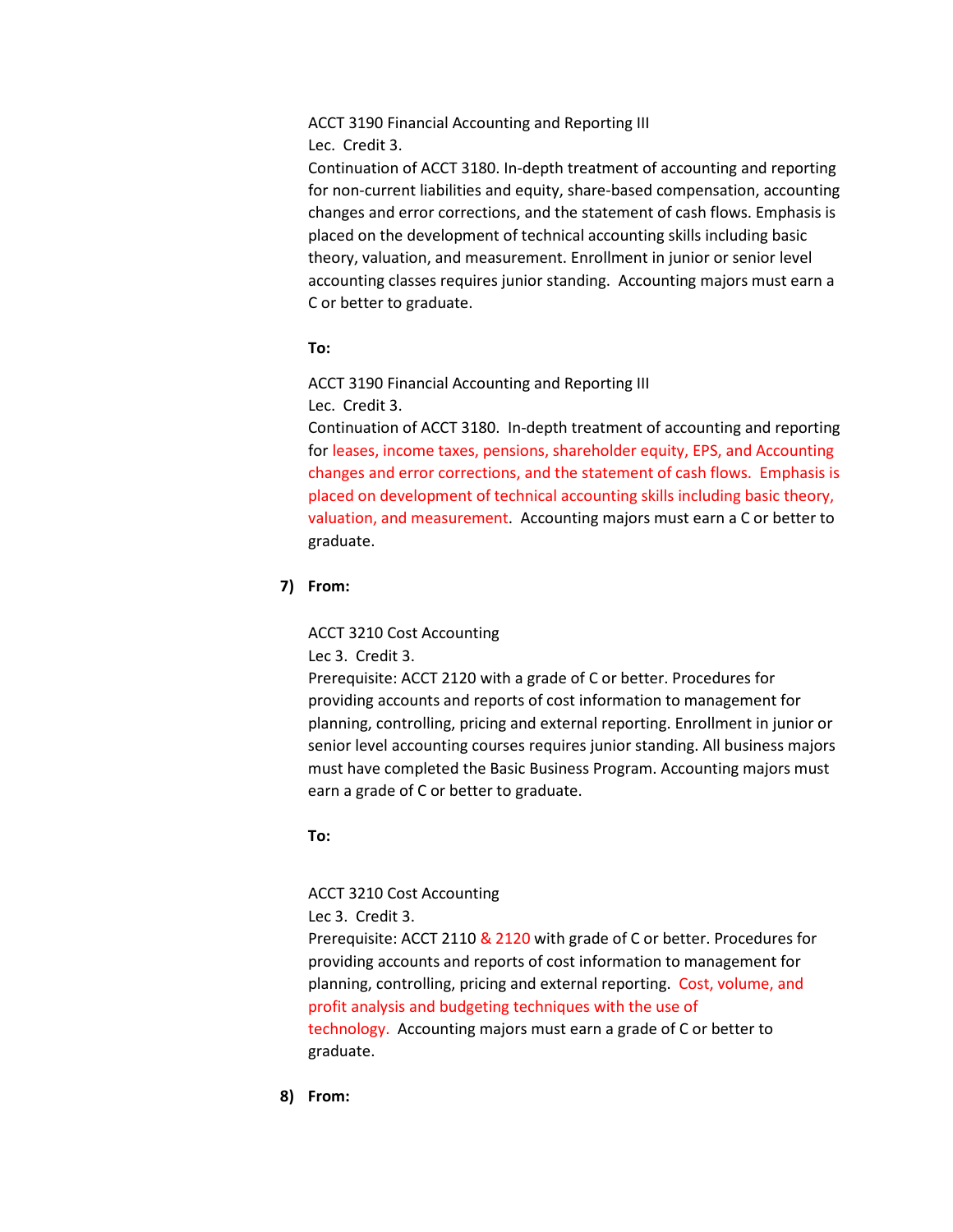## ACCT 3330 Federal Taxation I

Lec 3. Credit 3.

Prerequisite: [ACCT 3170](https://catalog.tntech.edu/content.php?catoid=29&navoid=6106#tt2108) with a grade of C or better. A survey of the basic concepts of taxation and the impact of federal taxation on individuals, business income and property transactions. Enrollment in junior or senior level accounting courses requires junior standing. All business majors must have completed the Basic Business Program. Accounting majors must earn a grade of C or better to graduate.

**To:**

ACCT 3330 Federal Taxation I

Lec 3. Credit 3.

Prerequisite: ACCT 3170 with a grade of C or better. A survey of the basic concepts of taxation and the impact of federal taxation on individuals, business income, and property transactions. An introduction to basic tax research methods using available tax research databases. Accounting majors must earn a grade of C or better to graduate.

# **9) From:**

ACCT 3620 Auditing I

Lec 3. Credit 3.

Prerequisite: [ACCT 3170](https://catalog.tntech.edu/content.php?catoid=29&navoid=6106#tt9076) with a grade of C or better. Introduction to the theory and practice of financial statement audits. Enrollment in junior or senior level accounting courses requires junior standing. All business majors must have completed the Basic Business Program. Accounting majors must earn a grade of C or better to graduate.

# **To:**

ACCT 3620 Auditing I

Lec 3. Credit 3.

Prerequisite: ACCT 3170 with a grade of C or better. Introduction to the theory and practice of financial statement audits. Includes use of online professional standards and simulated electronic work papers. Accounting majors must earn a grade of C or better to graduate.

# **10) From:**

ACCT 3720 Survey of Accounting Lec 3. Credit 3. Basic accounting principles, financial statements, cost behavior, cost accounting systems, and costing for management decisions. Open to non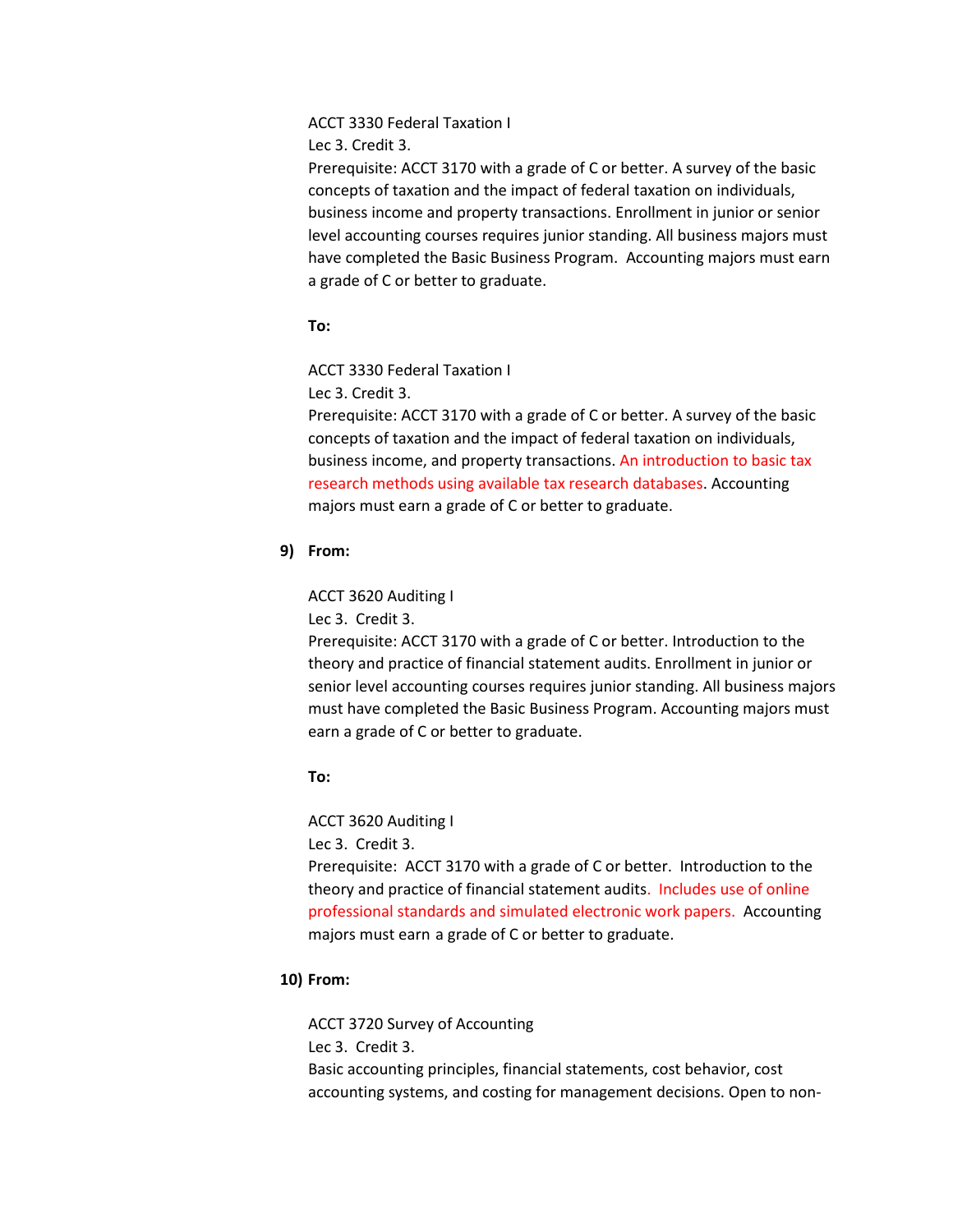business majors only. Credit will not be granted for both [ACCT 2110](https://catalog.tntech.edu/content.php?catoid=29&navoid=6106#tt2830) or [ACCT](https://catalog.tntech.edu/content.php?catoid=29&navoid=6106#tt340)  [2120](https://catalog.tntech.edu/content.php?catoid=29&navoid=6106#tt340) and ACCT 3720.

## **To:**

ACCT 3720 Survey of Accounting

Lec 3. Credit 3.

Basic accounting principles, financial statements, analysis, cost behavior, cost accounting systems, internal controls, and costing for management decision-making. Open to non-business majors only. Credit will not be granted for both ACCT 2110 or ACCT 2120 and ACCT 3720.

### **11) From:**

ACCT 4230 (5230) Advanced Managerial Accounting Lec 3. Credit 3.

Prerequisite: [ACCT 3210](https://catalog.tntech.edu/content.php?catoid=29&navoid=6106#tt8434) with a grade of C or better. Selected problems in cost accounting with emphasis on managerial uses of cost information. Enrollment in junior or senior level accounting courses requires junior standing. All business majors must have completed the Basic Business Program. Students may not receive credit for both the 4000-level and the 5000-level of the same class.

## **To:**

ACCT 4230 (5230) Advanced Managerial Accounting Lec 3. Credit 3.

Prerequisite: ACCT 3210 with a C or better. Course focuses on the role of financial managers and managerial accountants, and the practical implementation of management financial reporting principles and reporting of financial results. Course also focuses on business ethics, data analytics methods, and excel and communication skills.

### **12) From:**

ACCT 4300 (5300) Financial Statement of Analysis

Lec 3. Credit 3.

Prerequisite: A grade of C or better in [ACCT 3170](https://catalog.tntech.edu/content.php?catoid=29&navoid=6106#tt1256) or [FIN 3210,](https://catalog.tntech.edu/content.php?catoid=29&navoid=6106#tt3087) admission to the College of Business Graduate Program, or permission of instructor. Indepth study of the methodologies used to analyze financial statements. Emphasis is placed on the use of technology to understand and apply ratio analysis.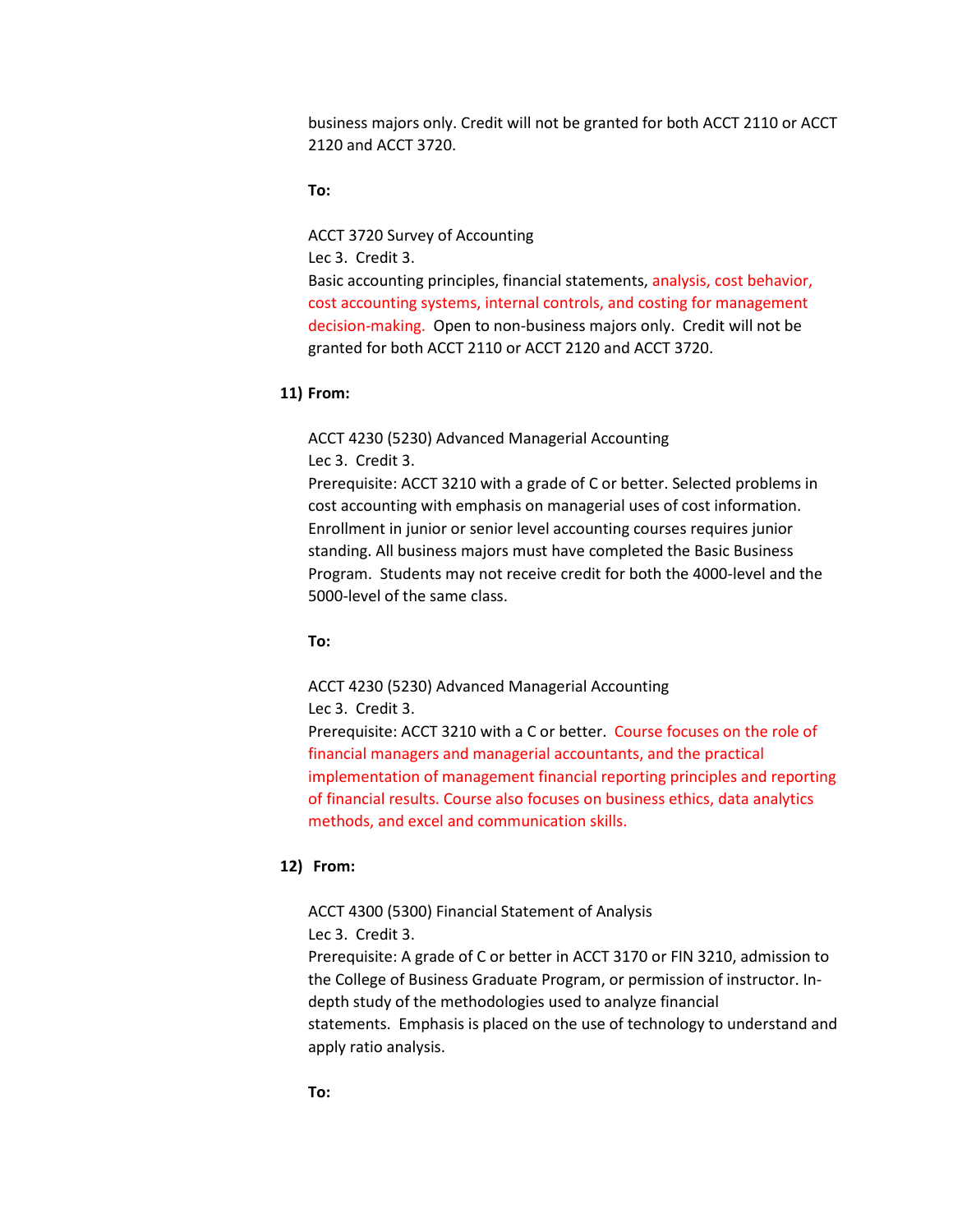ACCT 4300 (5300) Financial Statement of Analysis Lec 3. Credit 3. Prerequisite: Grade of C or better in ACCT 3170 or FIN 3210, or permission of instructor. In-depth study of the methodologies used to analyze financial statements. Emphasis is place on the use of technology to understand and apply ratio analysis.

## **13) From:**

ACCT 4530 Government & Not-for-Profit Accounting Lec 3. Credit 3.

Prerequisite: [ACCT 2110](https://catalog.tntech.edu/content.php?catoid=29&navoid=6106#tt9189) and [ACCT 2120](https://catalog.tntech.edu/content.php?catoid=29&navoid=6106#tt5264) with minimum grades of C. Accounting, reporting, and budgeting for governmental entities and other not-for-profit organizations, including coverage of healthcare and voluntary welfare organizations. Enrollment in junior or senior level accounting courses requires junior standing. All business majors must have completed the Basic Business Program.

#### **To:**

ACCT 4530 Government & Not-for-Profit Accounting Lec 3. Credit 3.

Prerequisite: ACCT 2110 and ACCT 2120 with minimum grade of C. Course primarily focuses on accounting for government and not-for-profit entities and understanding the different objectives, basis of accounting, and measurement focus at the government-wide and fund levels. Course also includes using proprietary software to create and analyze financial results. Additional review of some voluntary welfare and healthcare entity financial practices is included.

#### **14) From:**

ACCT 4600 (5500) Fraud Auditing and Forensic Accounting Lec 3. Credit 3.

Prerequisite: Junior standing in the accounting major. Exposure to applicable authoritative literature, as well as to tools and methods used by modern forensic accountants and auditors to identify accounting and financial statement frauds. Enrollment in junior or senior level accounting courses requires junior standing. All business majors must have completed the Basic Business Program. Students may not receive credit for both the 4000-level and the 5000-level of the same class.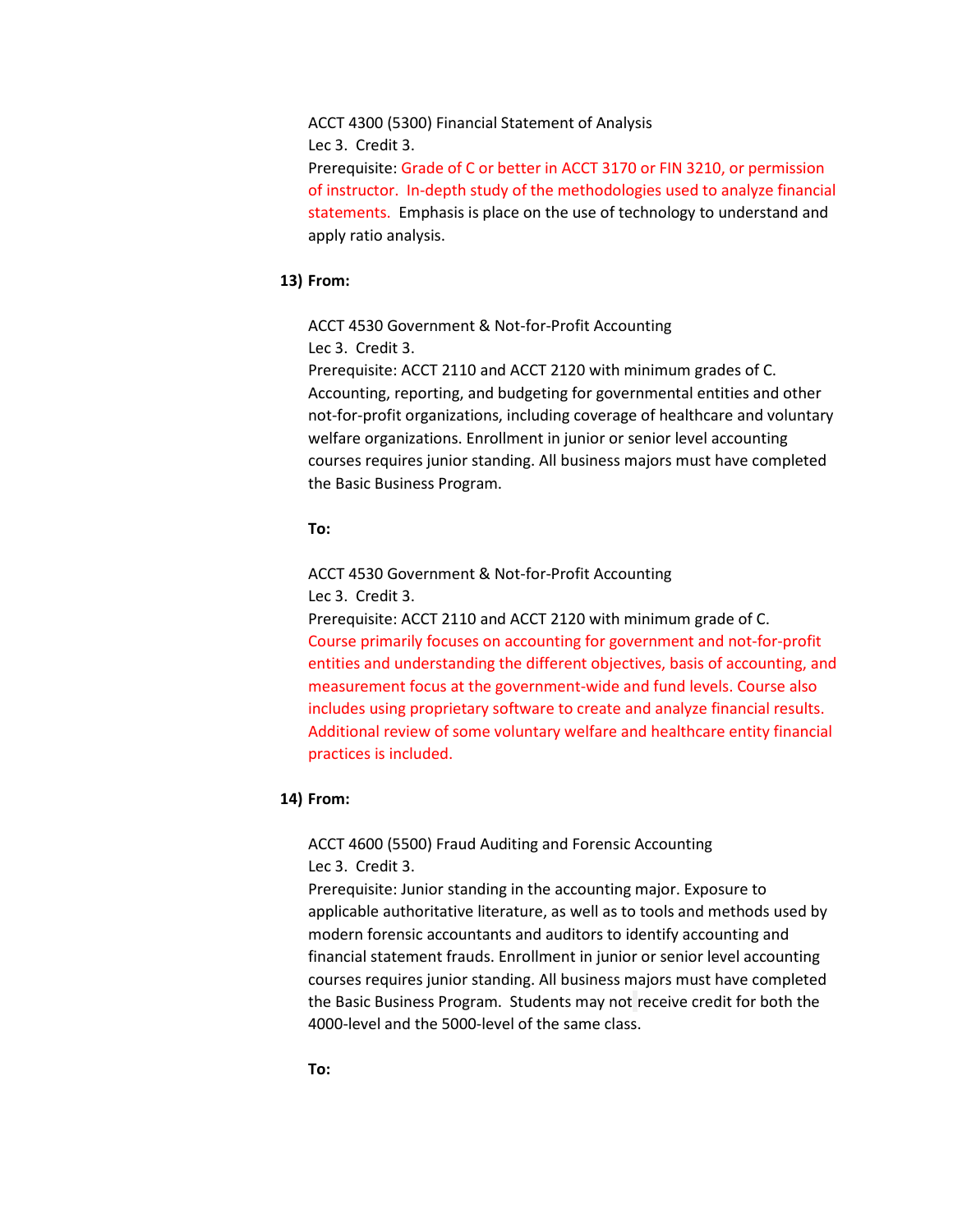ACCT 4600 (5500) Fraud Auditing and Forensic Accounting Lec 3. Credit 3.

Prerequisite: Junior standing in the College of Business. Exposure to applicable authoritative literature on the prevalence and forms of financial fraud, tools and methods of fraud auditing, and forensic tools to detect financial fraud. Includes application of Excel and other technology-based fraud detection tools. Students will not receive credit for both the 4000 level version and the 5000-level version of the class.

## **15) From:**

# ACCT 4700 (5700) International Experiences in Accounting Lec 3. Credit 3.

Prerequisite: Consent of instructor and Department Chairperson. A shortterm, faculty-led study abroad program highlighting selected historical and modern contributions to accounting and business from another country and culture. Course will meet weekly during the semester in addition to the travel period. Students may not receive credit for both the 4000-level and the 5000-level of the same class.

## **To:**

ACCT 4700 (5700) International Experiences in Accounting Lec 3. Credit 3.

Prerequisites: Open to Accounting majors and requires consent of instructor. A short-term, faculty-led study abroad program highlighting selected historical and modern contributions to accounting and business in the UK. Course will meet weekly during the semester in addition to spending approximately 8 days in the UK. A special course fee will apply. Students will not receive credit for both the 4000-level and 5000-level version of the class.

### **16) From:**

ACCT 4800 Internship in Accounting Credit 3.

Prerequisite: Consent of Department Internship Coordinator or Department Chairperson and, if for graduate credit, consent of MBA Director. A directed current professional experience in accounting. Graduate credit requires a field research project. Enrollment in junior or senior level accounting courses requires junior standing. All business majors must have completed the Basic Business Program.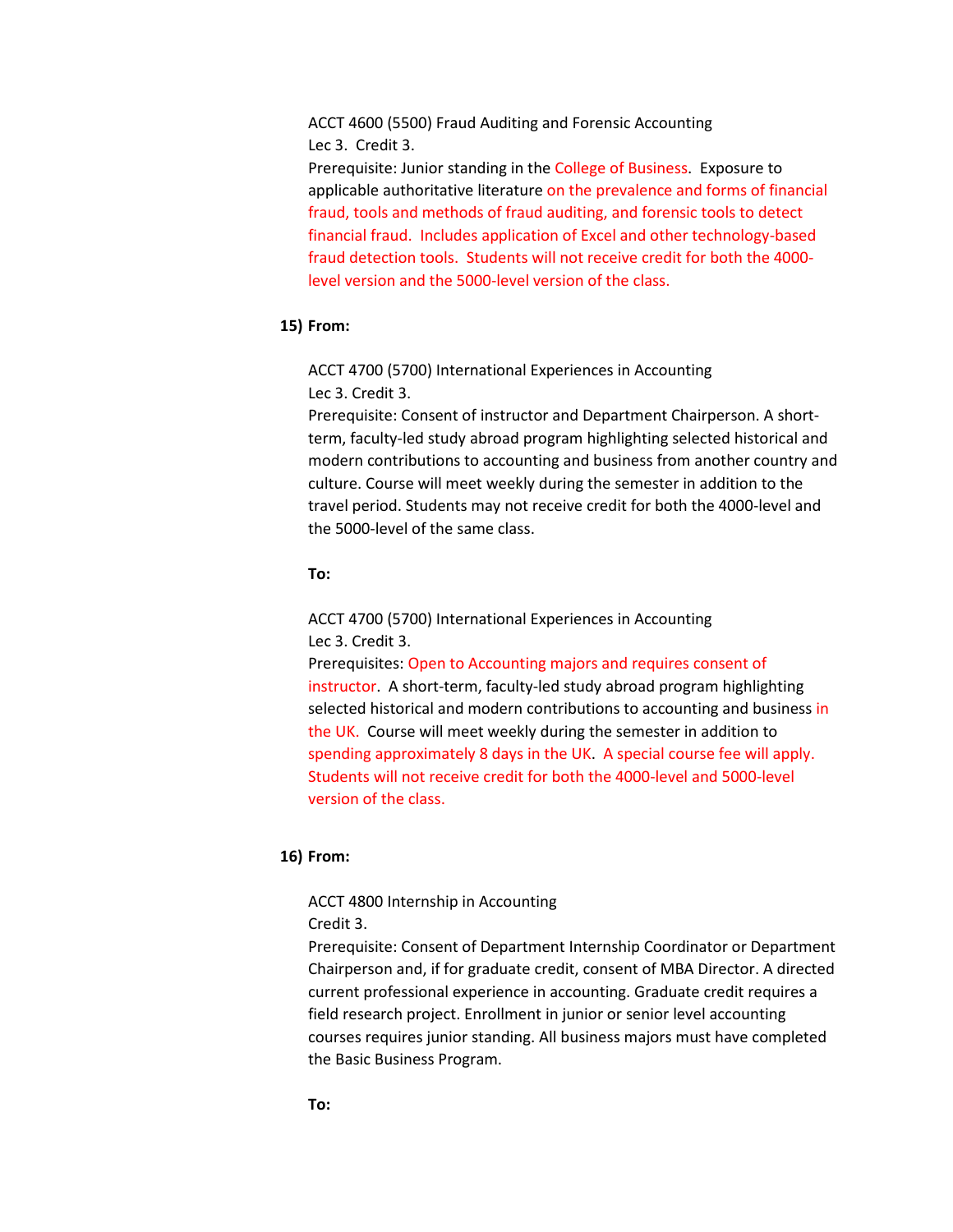ACCT 4800 Internship in Accounting Credit 3.

Prerequisite: Consent of Department Internship Coordinator or Department Chair. A directed current professional experience in accounting. To receive credit, several criteria must be met, including prior approval of Department Internship Coordinator, a minimum of 320 hours of professional-level work, submission of a post-internship journal, and a job performance evaluation by the work supervisor.

# **17) From:**

ACCT 4900 Special Topics in Accounting Credit 3.

Prerequisite: Consent of Instructor and Department Chairperson. An advanced course concerning current topics in Accounting, Auditing, Taxation, and Business Law. Course may be taken more than once as topics change. Enrollment in junior or senior level accounting courses requires junior standing. All business majors must have completed the Basic Business Program.

To:

ACCT 4900 Special Topics in Accounting Credit 3.

Prerequisite: Consent of Instructor. An advanced course covering current topics in accounting, auditing, taxation or related topics. Course may be taken more than once as topics change.

## **18) From:**

ACCT 4901 Special Topics in Accounting Credit 1.

Prerequisite: Consent of Instructor and Department Chairperson. An advanced course concerning current topics in Accounting, Auditing, Taxation, and Business Law. Course may be taken more than once as topics change. Enrollment in junior or senior level accounting courses requires junior standing. All business majors must have completed the Basic Business Program.

## **To:**

ACCT 4901 Special Topics in Accounting Credit 1.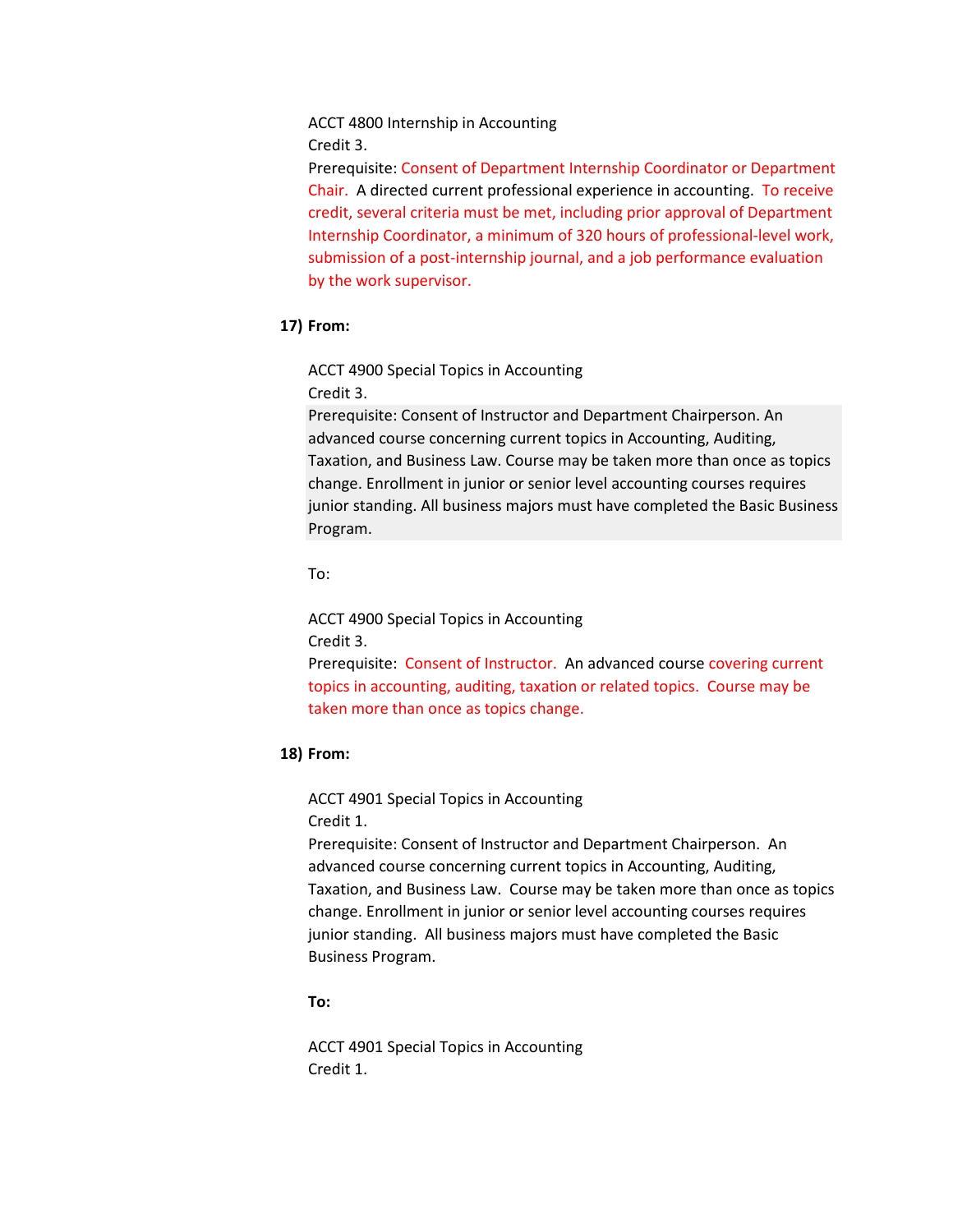Prerequisite: Consent of Instructor. An advanced course covering current topics in accounting, auditing, taxation or related topics. Course may be taken more than once as topics change.

## **19) From:**

ACCT 4902 Special Topics in Accounting Credit 2.

Prerequisite: Consent of Instructor and Department Chairperson. An advanced course concerning current topics in Accounting, Auditing, Taxation, and Business Law. Course may be taken more than once as topics change. Enrollment in junior or senior level accounting courses requires junior standing. All business majors must have completed the Basic Business Program.

## **To:**

ACCT 4902 Special Topics in Accounting Credit 2. Prerequisite: Consent of Instructor. An advanced course covering current topics in accounting, auditing, taxation or related topics. Course may be taken more than once as topics change.

**Motion to approve**. Lisa Zagumny **Second**. Christy Killman **Vote.** Motion carried.

## **5. Economics, Finance, and Marketing**

# **A. Course Additions.**

- **1)** ECON 4991 Special Topics Credit 1 to 2 per semester. Maximum 2. Prerequisite: None. Directed study and research on a selected topic in Economics. Course may be taken more than once as topics change.
- **2)** FIN 4991 Special Topics Credit 1 to 2 per semester. Maximum 2. Prerequisite: None. Directed study and research on a selected topic in Finance. Course may be taken more than once as topics change.
- **3)** MKT **4901**  Special Topics Credit 1 to 2 per semester. Maximum 2. Prerequisite: None.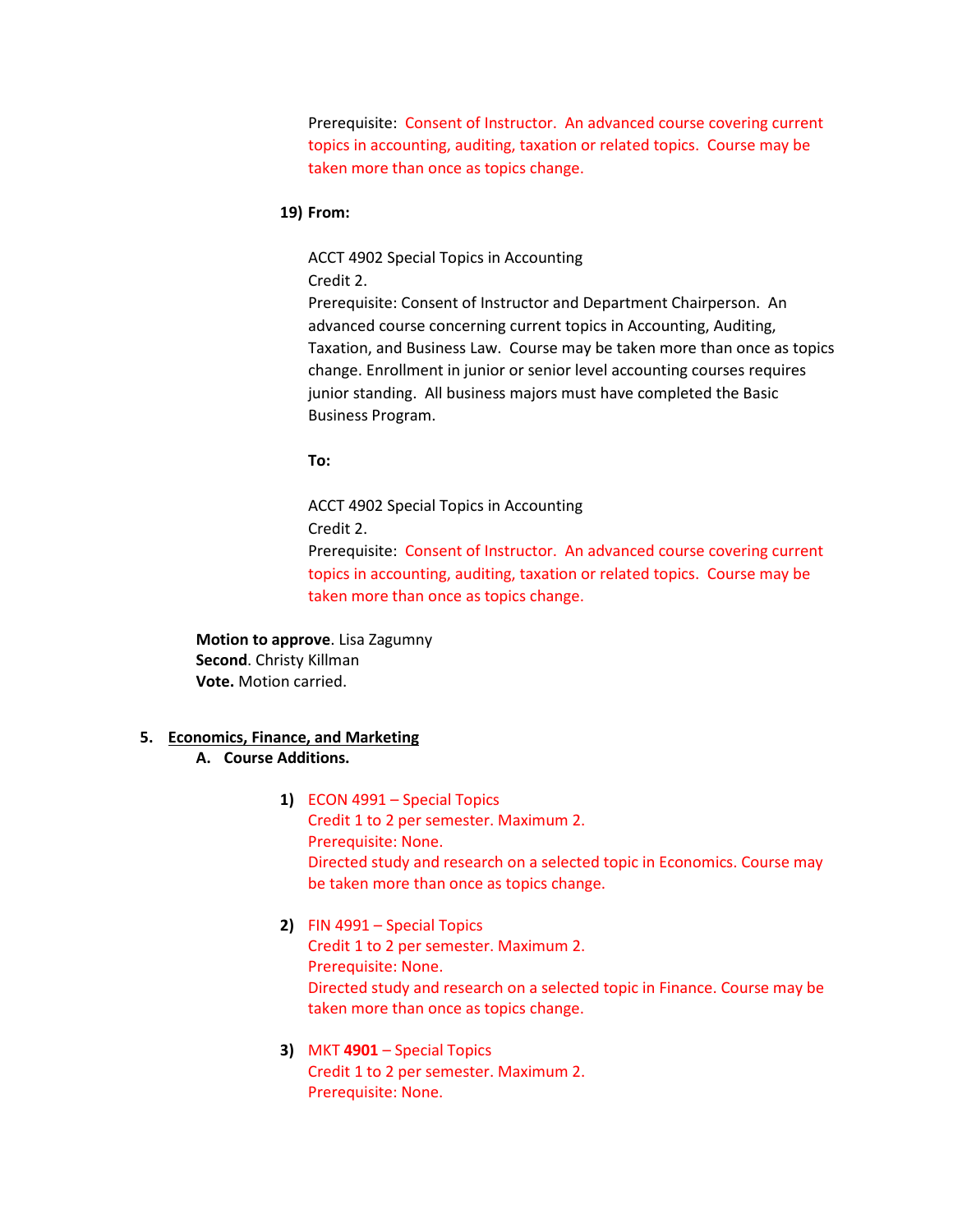Directed study and research on a selected topic in Marketing. Course may be taken more than once as topics change.

## *\*Friendly Amendment: MKT 4901 was changed to MKT 4991.*

**Motion to approve**. Lisa Zagumny **Second**. Christy Killman **Vote.** Motion carried

# **6. Decision Sciences and Management**

# **A. Catalog Changes.**

- **1)** Update the Department's introductory description.
- **2)** Update the Proposed Schedules for each major and concentration.
- **3)** Update prerequisites in the course descriptions
- **4)** Correct course name from BMGT3510 (Management and Organization Behavior) to BMGT3510 (Management and Organizational Behavior)
- **5)** Change BMGT4900 Special Topics in Management from 3-credit class to 1-3 credit class.

Department of Decision Sciences and Management Professor Timmerman, Chairperson; Chair of Excellence Guimaraes (J.E. Owen Chair of Excellence in Management Information Systems); Professors Armstrong, Natarajan (W. Eugene Mayberry Professor of Management), Wells; Associate Professors Ballou, Huguenard, Jones; Assistant Professors Baidoo, Matthews, Turner; Lecturers Nation, Smith, Wells, Williams

The department offers majors in Business Management and Business and Information Technology. Business Management Majors may choose from among four concentrations: General Management (BUMA), Human Resource Management (BUHR), Production/Operations Management (BUPR), and Business Analytics and Intelligence (BUBA).

General Management is the science of getting people and resources together to accomplish organizational goals and objectives. It can include things like planning, organizing, staffing and, most importantly, leading. General Management graduates obtain positions in administrative services management, lodging management, management consulting, meeting and convention planning, non-profit and community services administration, retail and food services management, project management, and property and facilities management.

Human Resource Management helps an organization make the best use of its most valuable asset: its people. The Human Resources function helps an organization select the best employees, develop them to meet their full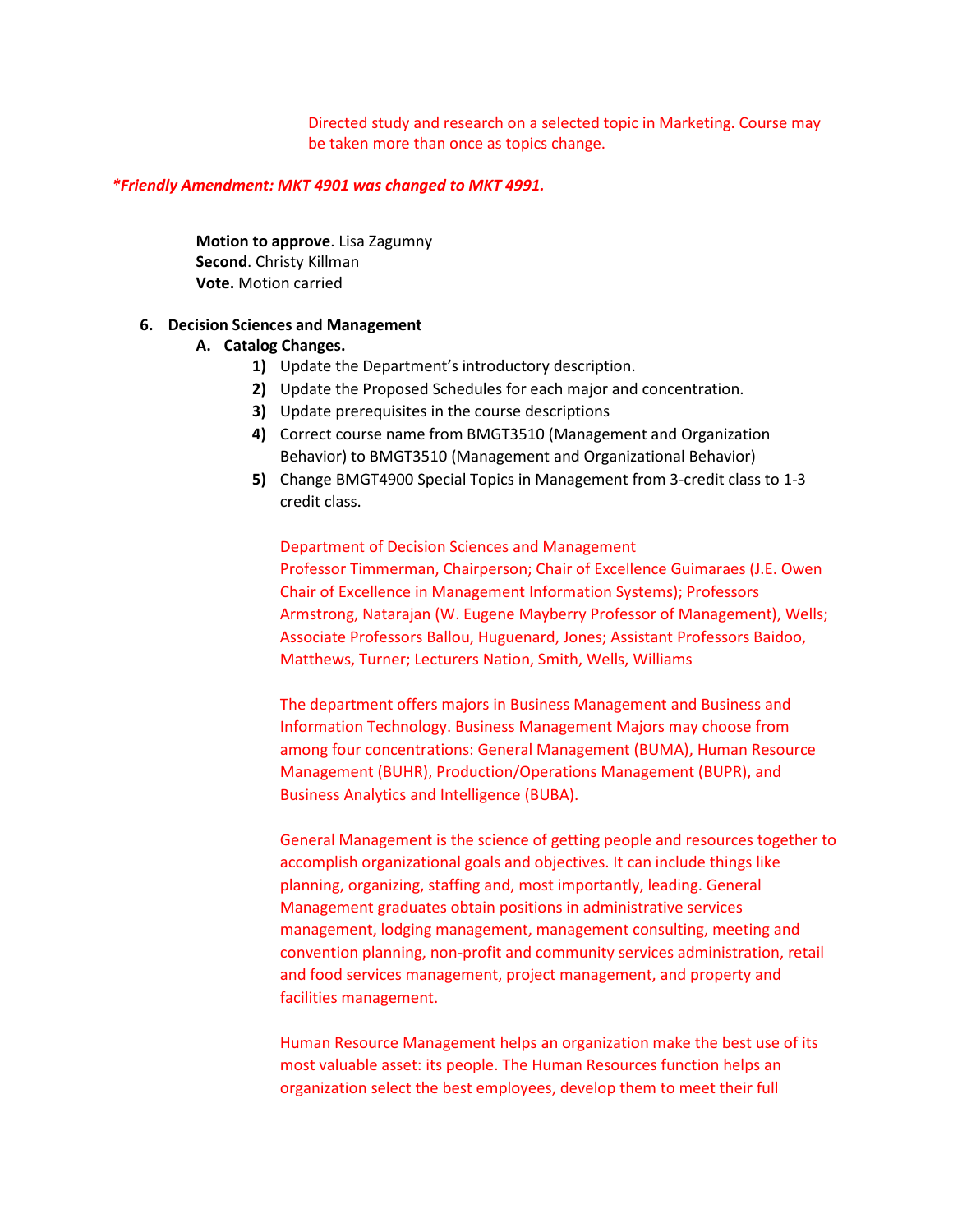potential, and reward them in ways that foster individual and organizational success. Human Resource Management graduates are hired in a wide variety of organizations including financial institutions, health care providers, manufacturing companies, and consulting firms. Entry-level jobs include recruiters, compensation analysts, and human resource assistants.

Production & Operations Management is the management of processes and operations used by businesses in the production of their goods and services. It is the study of efficiency and effectively. Manufacturing plants are the main employers of production/operations management personnel, but many service organizations, including health care organizations and banks, also hire graduates as operations analysts or quality and productivity analysts.

Business Analytics and Intelligence fundamentally involves the use of data to help decision-makers make better decisions. Through advanced statistical analysis, data visualization, and critical thinking, these students learn how to turn data into valuable insights in a variety of domains. There is a growing variety of career paths available for these graduates such as management analyst, operations research analyst, and quality control analyst.

Business and Information Technology students use information technology to solve business problems. This requires more than technical skills. Our program also emphasizes work place skills like business concepts, critical thinking, communications, working with people, project management, and thinking strategically about technology. Graduates often work as business applications developers, systems analysts, project leaders, database and network administrators, business consultants, and information systems managers.

In addition to offering the five options of study, the department provides a significant amount of the core coursework in organizational behavior, analytical methods, management information systems, operations management, and business strategy, to support other undergraduate majors offered in the College of Business, as well as the graduate program in business.

The department houses two distinguished professorships in the state's program of chairs of excellence allowing universities to attract eminent faculty and individuals of national and international prominence as chairholders. In the department is the J.E. Owen Chair of Excellence in Management Information Systems held by Dr. Tor Guimaraes, a scholar of international distinction. The W. Eugene Mayberry Chair of Excellence in Quality and Technology Management is currently vacant, but was most recently held by Dr. Curt Reimann, senior scientist emeritus of the National Institute of Standards and Technology and retired director of the Malcolm Baldrige National Quality Award. This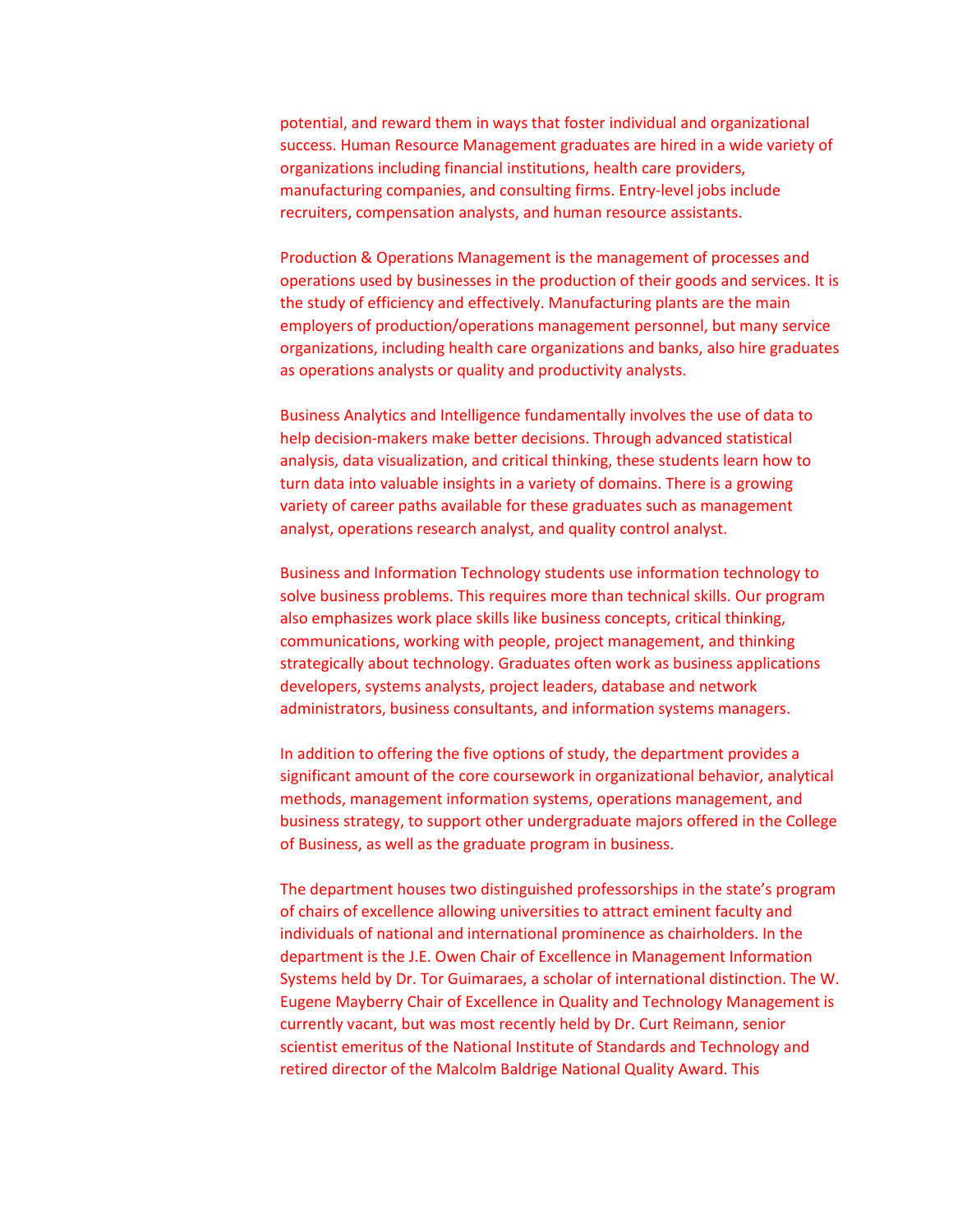distinguished position is named in honor of Dr. W. Eugene Mayberry, retired chairman of the board of governors of the Mayo Clinic.

# **B. Changes to Schedules in Catalog.**

Bachelor of Science in Business Administration

Business and Information Technology, B.S.B.A.

**1) From:**

Sophomore Year: Second Semester Elective Credit: 32

**To:** 

Sophomore Year: Second Semester BMGT 3720 – Business Communication I Credit: 3

## **2) From:**

Junior Year: First Semester BMGT 3720 – Business Communication I Credit: 3

**To:**

Junior Year: First Semester Elective Credit: 32

Business Management, Business Intelligence and Analytics Concentration, B.S.B.A.

[Current catalog plan still has 13 hours of Electives and does not have BMGT3720]

**3) From:**

Sophomore Year: Second Semester Elective Credit: 32

**To:**

Sophomore Year: Second Semester BMGT 3720 – Business Communication I Credit: 3

Business Management, General Management Concentration, B.S.B.A.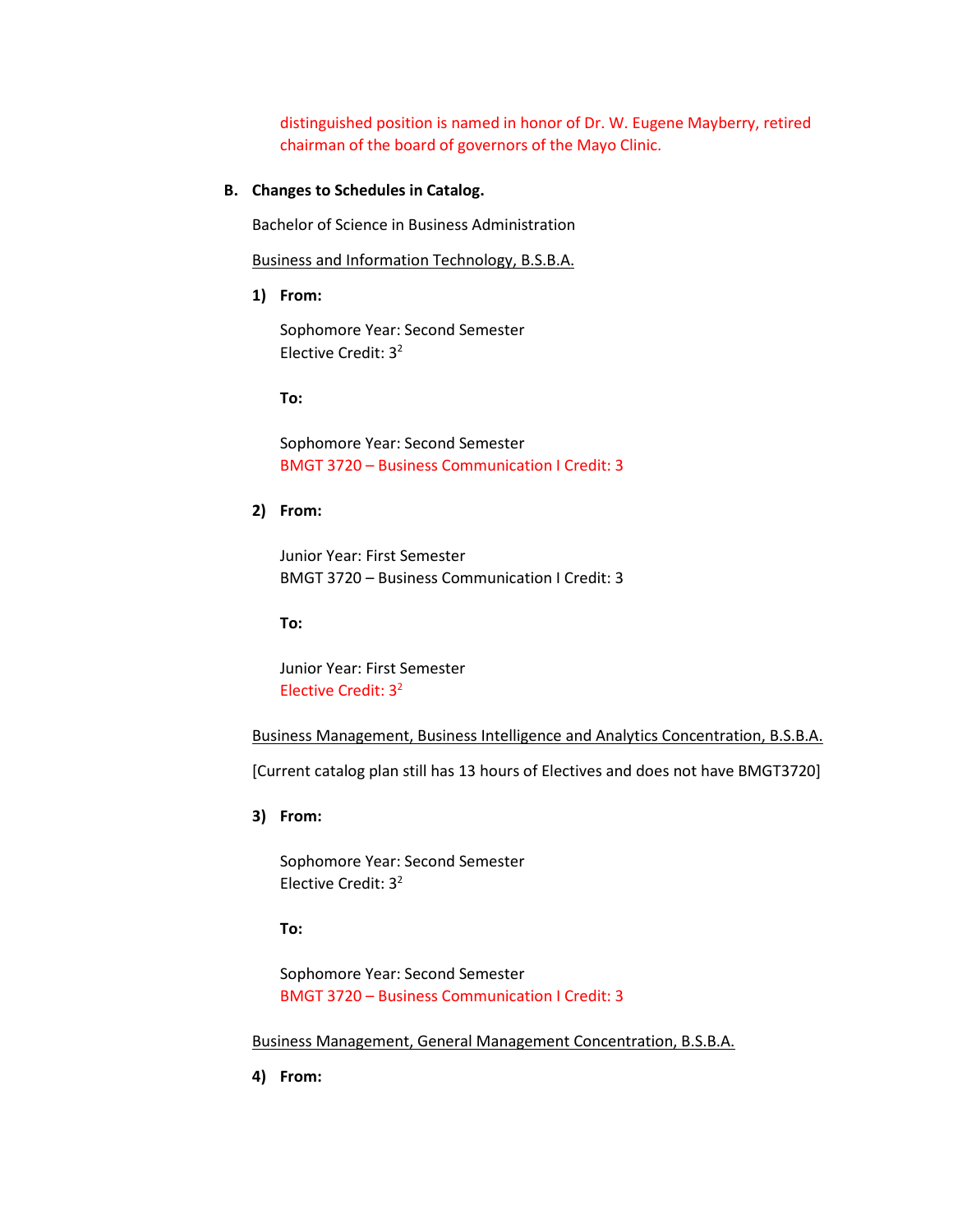Sophomore Year: Second Semester Elective Credit: 32

## **To:**

Sophomore Year: Second Semester BMGT 3720 – Business Communication I Credit: 3

**5)** From: Junior Year: First Semester BMGT 3720 – Business Communication I Credit: 3

To:

Junior Year: First Semester Elective Credit: 32

# **6) From:**

Junior Year: Second Semester BMGT or DS Elective Credit: 3

# **To:**

Junior Year: Second Semester DS Elective Credit: 3

### Business Management, Human Resource Management Concentration, B.S.B.A.

**7) From:**

Sophomore Year: Second Semester Elective Credit: 32

## **To:**

Sophomore Year: Second Semester BMGT 3720 – Business Communication I Credit: 3

## **8) From:**

Junior Year: First Semester BMGT 3720 – Business Communication I Credit: 3

**To:**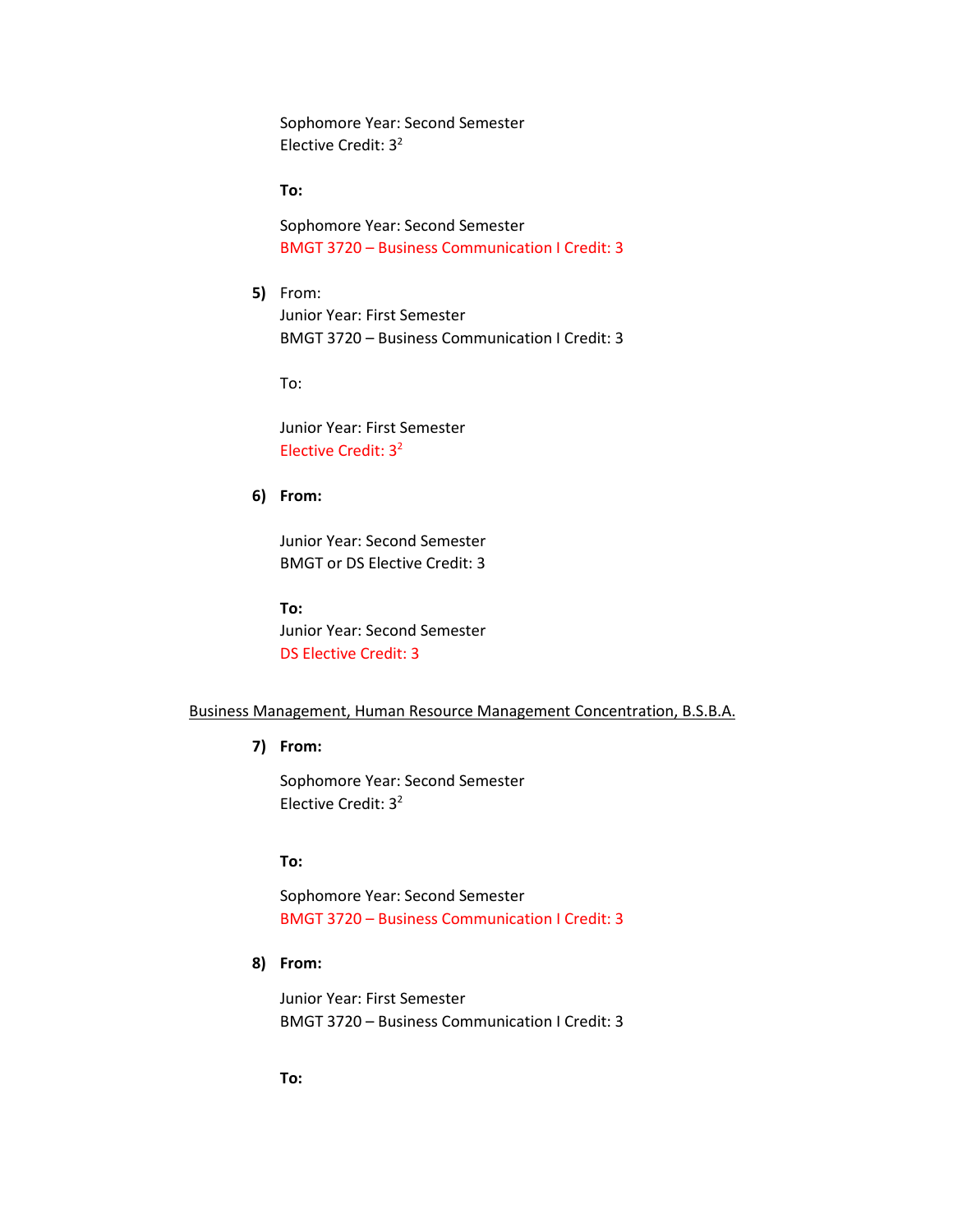Junior Year: First Semester Elective Credit: 3<sup>2</sup>

## Business Management, Production & Operations Concentration, B.S.B.A.

[BMGT4410 was dropped from catalog plan between 18/19 and 19/20.]

**9) From:**

Sophomore Year: Second Semester Elective Credit: 32

#### **To:**

Sophomore Year: Second Semester BMGT 3720 – Business Communication I Credit: 3

## **10) From:**

Senior Year: First Semester BMGT 3720 – Business Communication I Credit: 3

## **To:**

Senior Year: First Semester Elective Credit: 32

## **11) From:**

Senior Year: Second Semester Business Elective Credit: 31

#### **To:**

Senior Year: Second Semester BMGT4410 Conflict Management & Negotiation Credit: 3

## **C. Course Changes.**

BMGT 3510 – Management and Organization Behavior

### **12) From:**

Management and Organization Behavior Lec. 3. Credit 3.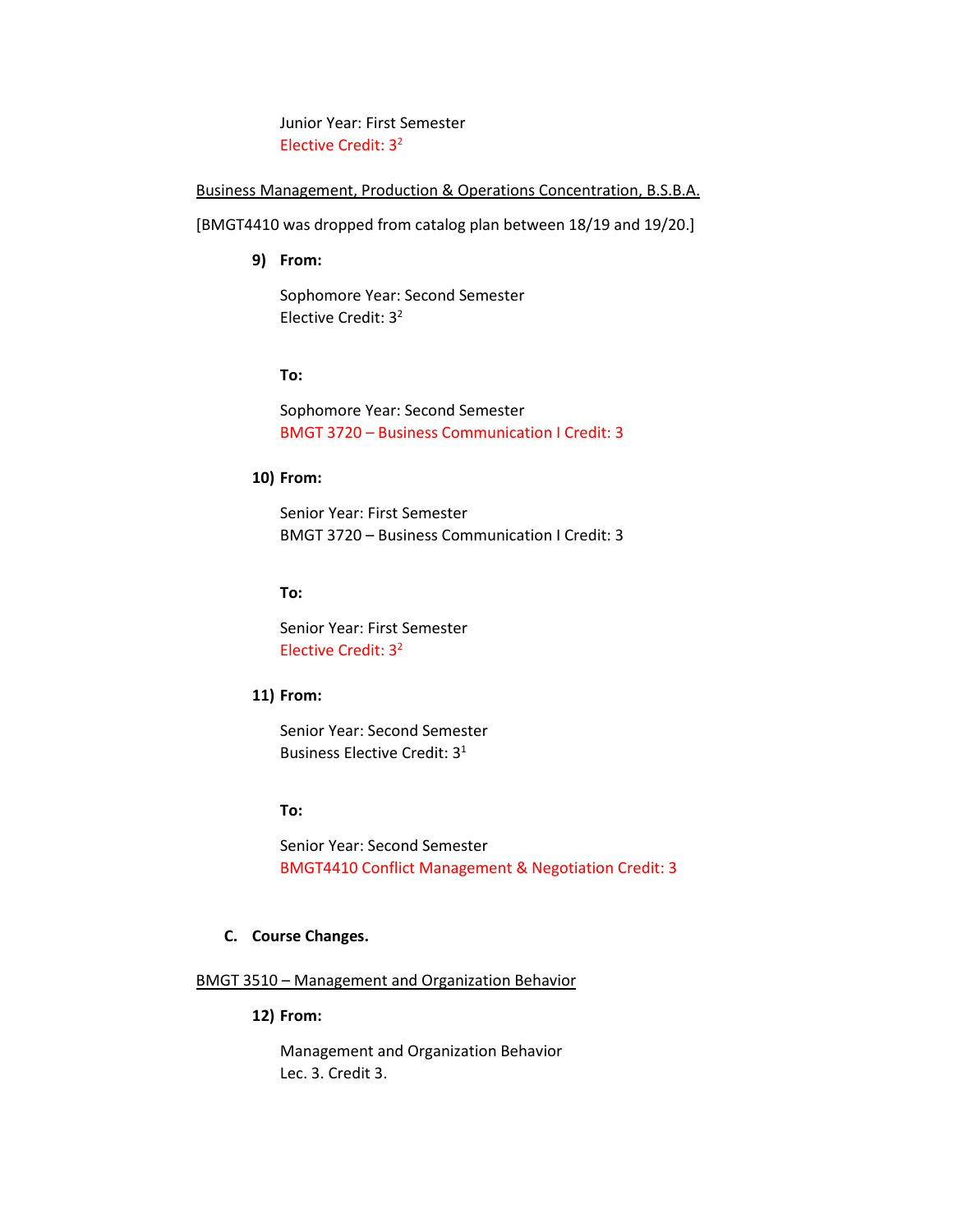Management functions and processes as applied to organizations with special emphasis on the behavioral aspects. Enrollment in Junior- or Senior-level BMGT courses requires Junior Standing. All Business majors must have completed the Basic Business Program.

### **To:**

Management and Organizational Behavior Lec. 3. Credit 3. Prerequisite: Sophomore standing. Management functions and processes as applied to organizations with special emphasis on the behavioral aspects

#### BMGT 3600 – International Management

**13) To:**

International Management Lec. 3. Credit 3. Prerequisite: BMGT 3510 and Junior standing. Explore organizational and management issues in international business.

# BMGT 3630 Human Resource Management

**14) To:**

Human Resource Management Lec. 3. Credit 3. Prerequisite: BMGT 3510 and Junior standing. Personnel management policies, practices, and laws.

### BMGT 3720 – Business Communication I

### **15) To:**

Lec. 3. Credit 3.

Prerequisite: Sophomore standing. Principles and practices in developing appropriate business messages that report primary and secondary research in a variety of styles.

#### BMGT4100 – Staffing

### **16) To:**

Lec. 3. Credit 3.

Prerequisite: BMGT 3630. This course will focus on the recruitment, selection, and retention of human resources within organizations. Students will learn methods and processes by which organizations plan for their staffing needs,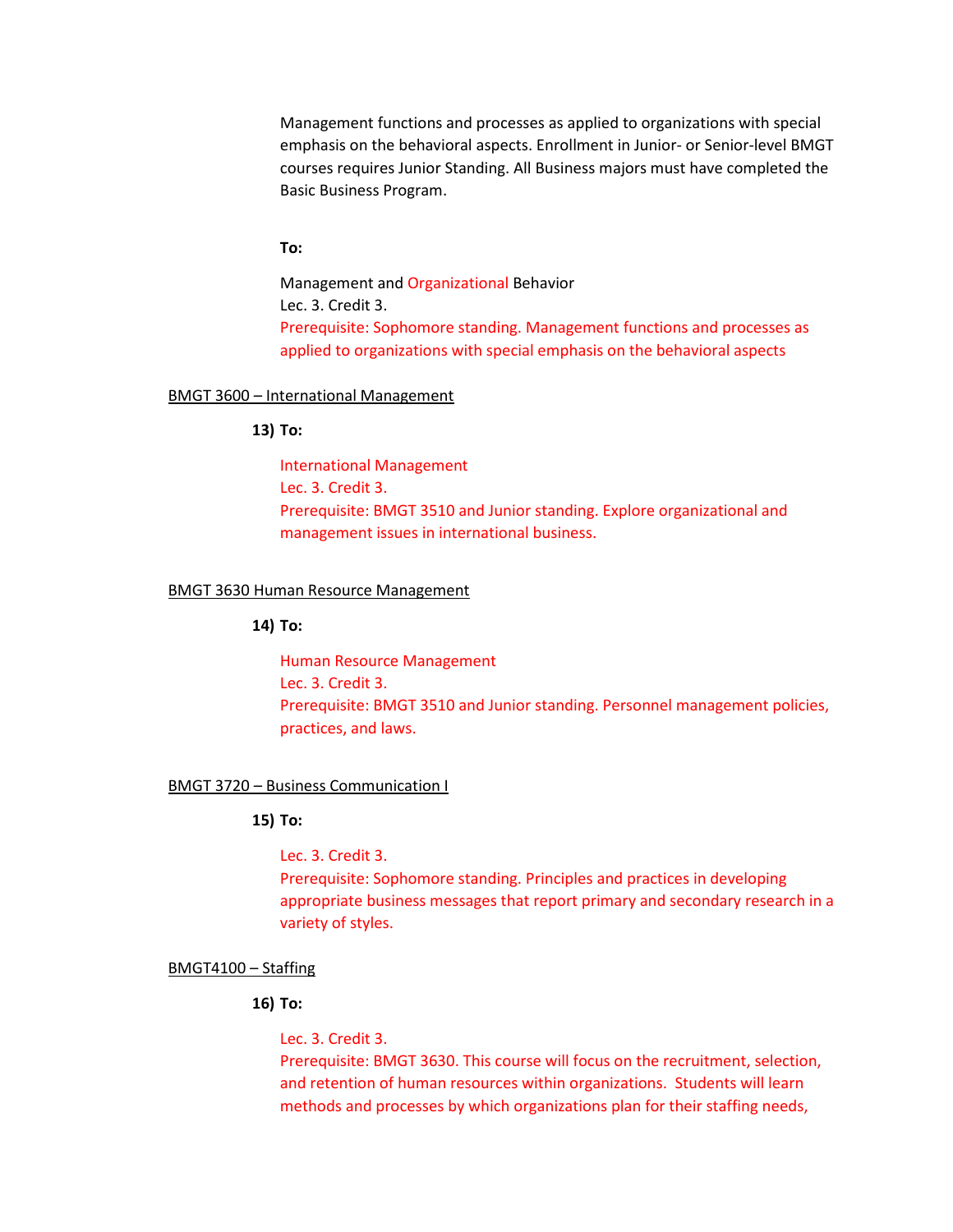recruit applicants, select new employees, and socialize new employees. Students will also learn how the staffing function influences organizational performance and how the staffing function is influenced by the legal, social, organizational, and technological environments in which staff decisions are made.

### BMGT 4120 (5120) – Compensation Administration

**17) To:**

Lec. 3. Credit 3. Prerequisite: BMGT 3630. Theory and practice of determining wages, salaries, and employee benefits.

### BMGT 4150 – Employment and Labor Law

#### **18) To:**

Lec. 3. Credit 3. Prerequisite: BMGT 3630. An overview of legal issues affecting the employment relationship in business, from a managerial perspective.

### BMGT 4410 (5410) – Conflict Management and Negotiation

**19) To:**

Lec. 3. Credit 3. Prerequisite: Junior standing. Development of interpersonal skills for managing conflict and negotiations in business.

#### BMGT 4520 (5520) – Organizational Leadership

**20)** To:

Lec. 3. Credit 3. Prerequisite: BMGT 3510 and Junior standing. An examination of behavioral concepts required for effective leadership within business organizations.

#### BMGT 4610 – Training and Development

## **21) To:**

Lec. 3. Credit 3. Prerequisite: BMGT 3510 and Junior standing. Development of skills in employee development and training in a wide range of business contexts.

## BMGT 4720 – Business Communication II

**22) To:**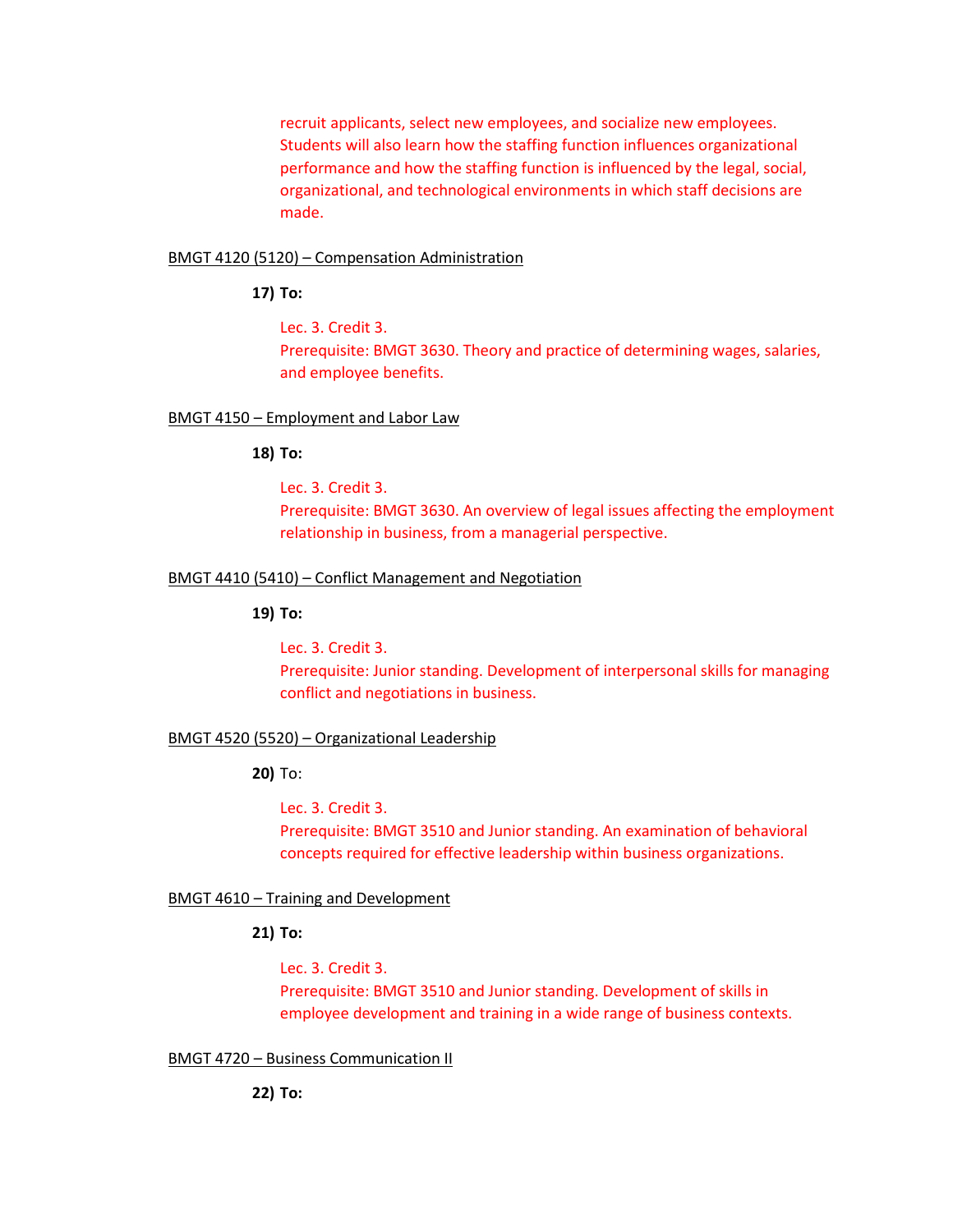Lec. 3. Credit 3.

Prerequisite: BMGT 3720. Analyzing and presenting solutions for cases and problems involving business transactions.

## BMGT 4900 – Special Topics in Management

## **23) From:**

Lec. 3. Credit 3. Prerequisite: Consent of instructor. Current topics in management. All Business majors must have completed the Basic Business Program. Enrollment in Junioror Senior-level BMGT courses requires Junior Standing.

## **To:**

Lec. 1-3. Credit 1-3. Prerequisite: Consent of instructor. Current topics in management.

## DS 3520 – Operations Management

## **24) To:**

Lec. 3. Credit 3. Prerequisite: ECON 3610 and Junior standing. Management of the processes, resources, and technologies in the production of goods and services.

# DS 3540 – Quality and Productivity Systems

**25) To:**

Lec. 3. Credit 3. Prerequisite: DS 3520 or consent of instructor. Contemporary issues in quality and productivity management are examined.

# DS 3620 – Business Analytics: Data Driven Decision Making

# **26) To:**

# Lec. 3. Credit 3.

Prerequisite: DS 2810, ECON 3610, and Junior standing. Business Analytics is the use of data and quantitative methods to help managers gain insight about business operations. This course will provide the fundamental concepts and tools needed to understand the role of business analytics in organizations.

## DS 3810 – Business Applications of Microcomputers

**27) To:**

Lec. 3. Credit 3.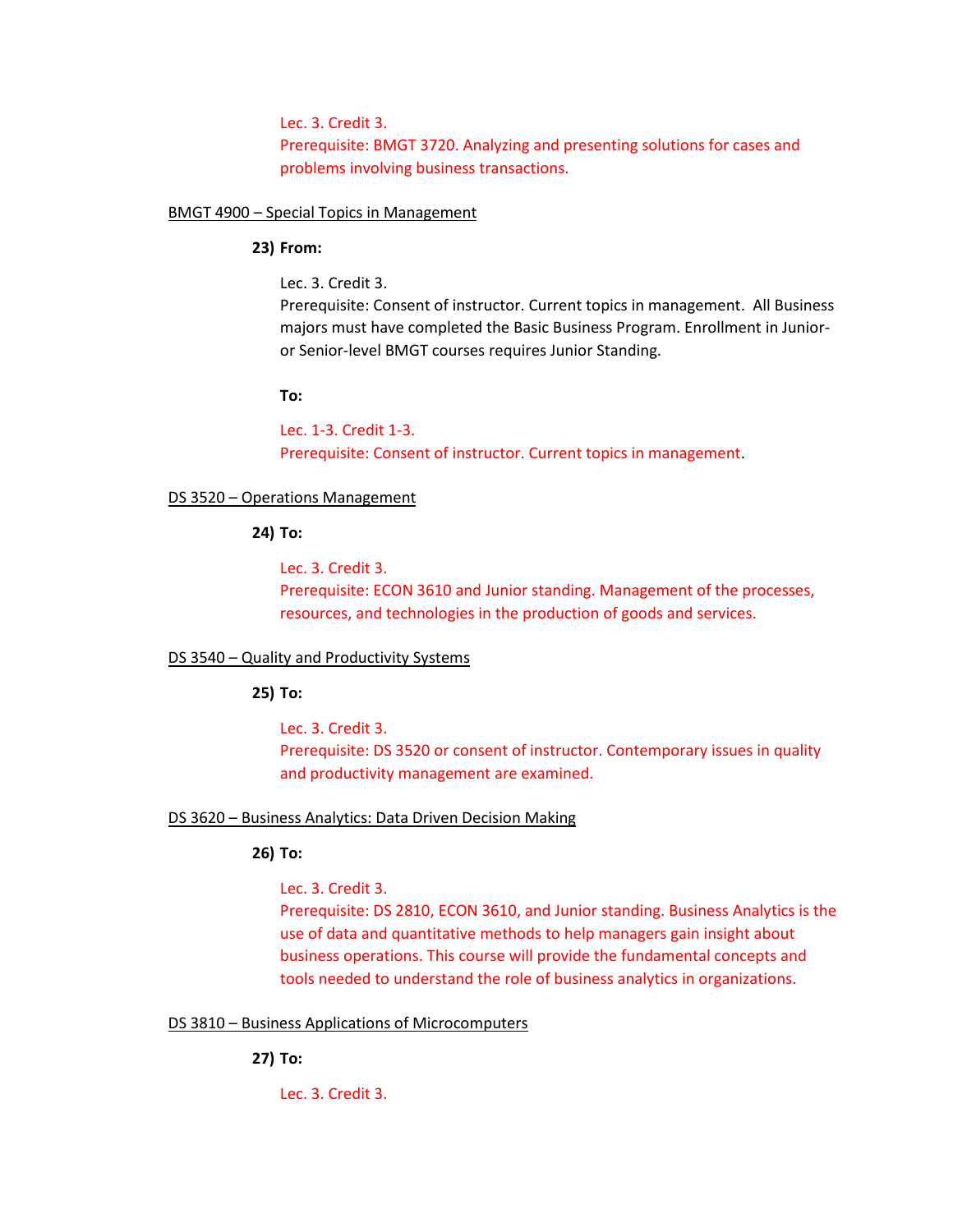Prerequisite: DS 2810 or consent of instructor. Cost benefit considerations and development and implementation of microcomputer-based business applications are emphasized.

### DS 3841 – Management Information Systems

### **28) To:**

Lec. 3. Credit 3. Prerequisite: DS 2810 and Sophomore standing. Management information needs and the technical, economic, and organizational impacts of these needs.

### DS 3850 – Business Applications Development

### **29) To:**

Lec. 3. Credit 3.

Prerequisite: DS 2810 and Junior standing. Introduction to development of business applications. Includes programming concepts such as variables, data types, control structures, and input/output files.

### DS 3860 – Business Database Management

## **30) To:**

Lec. 3. Credit 3. Prerequisite: DS 2810 and Junior standing. Concepts of designing and managing databases in a business environment with emphasis on database design, and normalization.

#### DS 3870 – Business Applications Development II

## **31) To:**

Lec. 3. Credit 3. Prerequisite: DS 3850. Advanced programming skills with emphasis on objectorientation, database integration, and web application development.

### DS 4010 – Decision Support Systems

## **32) To:**

Lec. 3. Credit 3. Prerequisite: DS 3860 or consent of instructor. A current study of DSS concepts, designs, methodologies, and business applications, including expert systems.

#### DS 4125 – Computer Forensics and Investigations

**33) To:**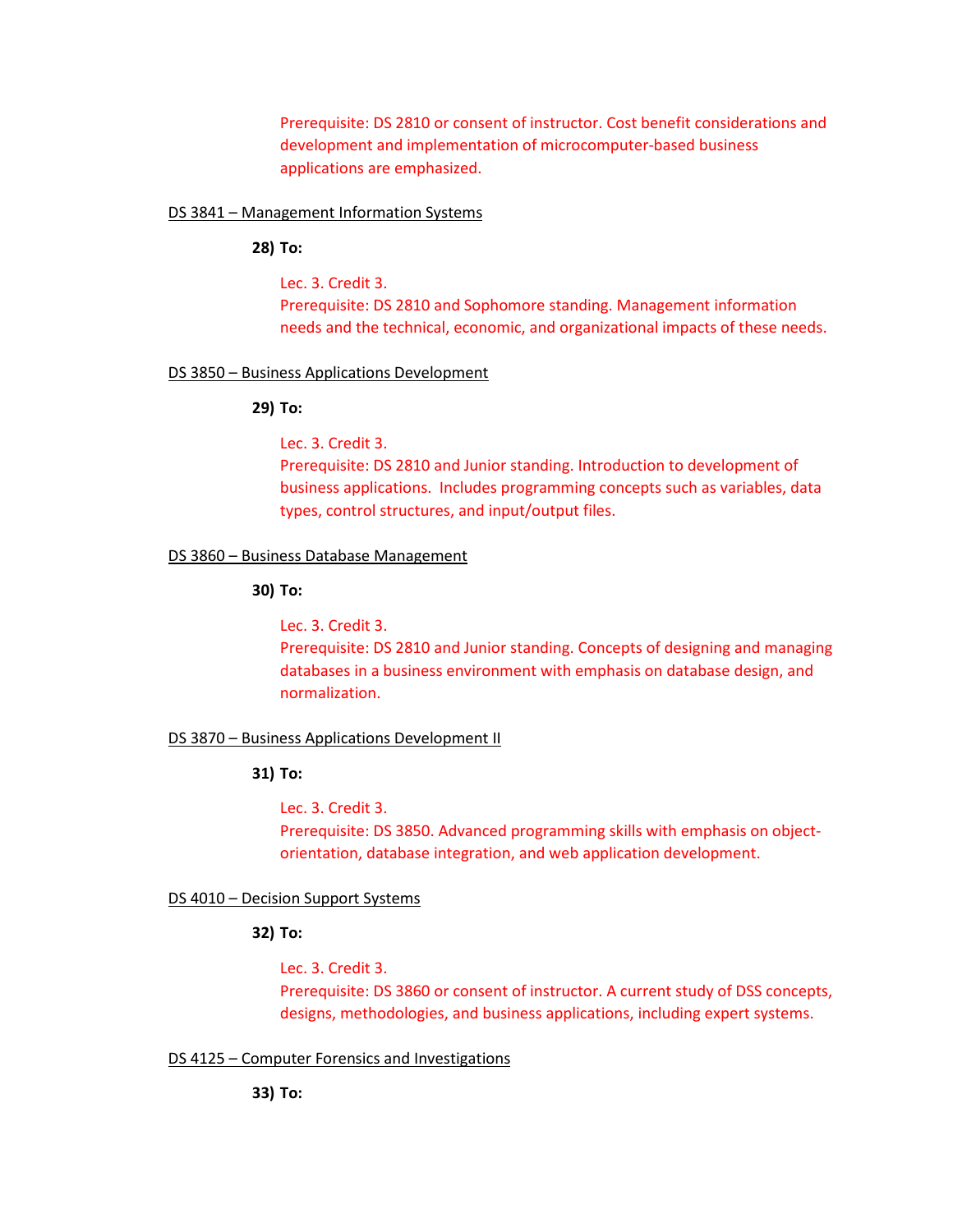### Lec. 3. Credit 3.

Prerequisite: Junior standing or Consent of instructor. Investigation, discovery, and analysis of digital computer evidence. Student work groups use computer hardware and forensic software to perform computer forensic investigations and solve sample cases. Students are introduced to and work with numerous computer forensic tools.

### DS 4210 - Business Intelligence

## **34) To:**

## Lec. 3. Credit 3.

Prerequisite or corequisite: DS 3860. Business Intelligence (BI) is the process of collecting data from a variety of sources and providing it to decision-makers in a form that enhances business value. This course will provide an understanding of data organization, BI processes and techniques, and how to transform data to support business decision-making.

## DS 4220 – Advanced Business Analytics

## **35) To:**

Lec. 3. Credit 3.

Prerequisite: DS 3620. This course provides an in-depth examination of the benefits and challenges of implementing analytics in a business environment. It also covers advanced topics in data analysis that will assist managers in making better decisions.

## DS 4250 – Business Data Communications

## **36) To:**

Lec. 3. Credit 3.

Prerequisite: DS 2810 and Junior standing. Concepts of data and voice communication networks for supporting business activities to include the OSI model, local and wide area networks, network security, and network management.

## DS 4260 – Network Security and Forensics

## **37) To:**

Lec. 3. Credit 3.

Prerequisite: DS 4250 or consent of instructor. Concepts of network security measures aimed at preventing unwanted access to a network and network forensics aimed at capturing and inspecting network traffic for later analysis.

DS 4330 (5330) – Management Information Systems Analysis and Design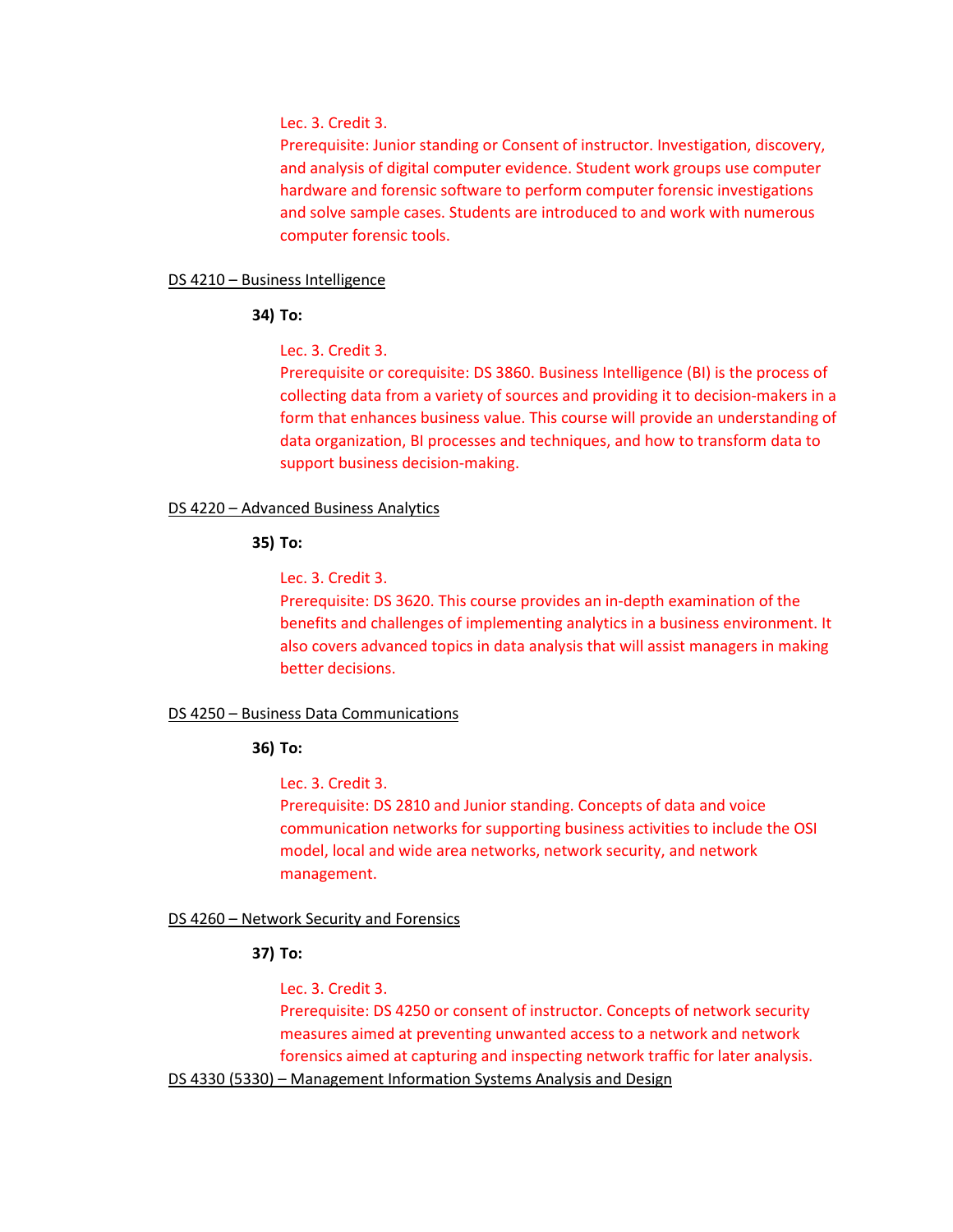**38) To:**

Lec. 3. Credit 3.

Prerequisite or corequisite: DS 3865. An applications oriented study of the business systems development life cycle and current systems analysis and design methods are emphasized.

# DS 4550 – Information Systems Development Practicum

**39) To:**

Lec. 3. Credit 3.

Prerequisite: DS 3870 and DS 4330 (5330). Corequisite: DS 4250. Students develop their knowledge and skills in planning, analyzing, designing, and implementing real-world information systems.

## DS 4630 (5640) – Advanced Quantitative Analysis

**40) To:**

Lec. 3. Credit 3. Prerequisite: DS 3620. Advanced applications of quantitative methods, including forecasting and management science concepts.

## DS 4900 – Special Topics in Decision Sciences

**41) To:**

Lec. 1-3. Credit 1-3. Prerequisite: Consent of instructor. Current topics in Decision Sciences.

**Motion to approve**. Lisa Zagumny **Second**. Christy Killman **Vote.** Motion carried

## **7. Mechanical Engineering**

- **A. Course Changes.** 
	- **1) From:**

VE 3500 - Sensors, Transducers and Instrumentation

Catalog Data: Lec. 2. Lab. 2. Cr. 3.

Prerequisite: [ECE 2010;](http://catalog.tntech.edu/search_advanced.php?cur_cat_oid=27&search_database=Search&search_db=Search&cpage=1&ecpage=1&ppage=1&spage=1&tpage=1&location=3&filter%5Bkeyword%5D=VE&filter%5Bexact_match%5D=1#tt8217) [PHYS 2120;](http://catalog.tntech.edu/search_advanced.php?cur_cat_oid=27&search_database=Search&search_db=Search&cpage=1&ecpage=1&ppage=1&spage=1&tpage=1&location=3&filter%5Bkeyword%5D=VE&filter%5Bexact_match%5D=1#tt9682) consent of instructor. Introduction to sensors used in vehicles including: oxygen, tire pressure, emission, temperature, blind spot monitoring, etc. Focus on principles of measurements, theory of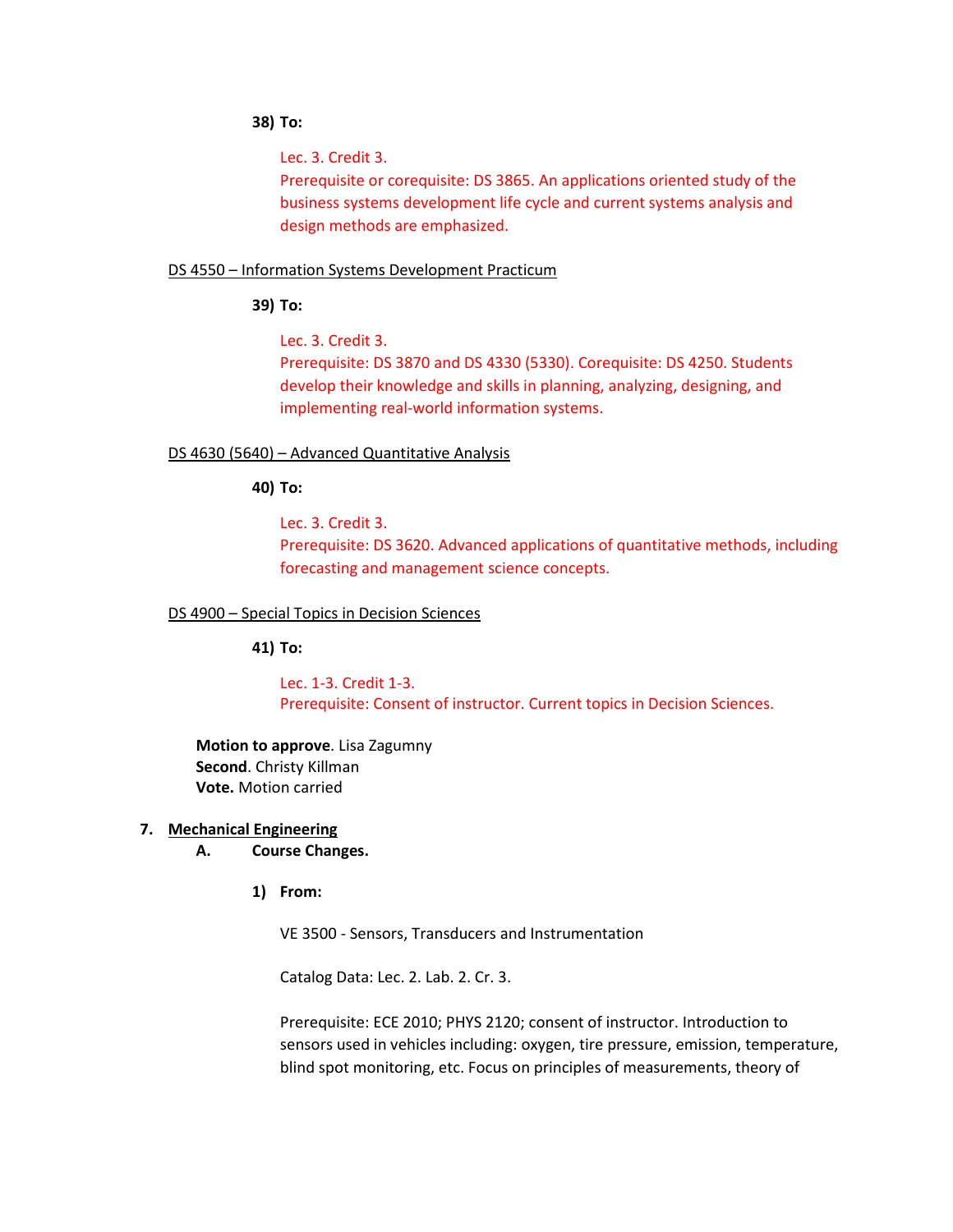instruments and sensors for measuring typical physical quantities in mechanical and electrical systems. Calibration, measurement uncertainty and noise.

**To:**

VE 3500 - Sensors, Transducers and Instrumentation

Catalog Data: Lec. 2. Lab. 2. Cr. 3.

Prerequisite: ECE 2850 or ECE 2010; [PHYS 2120;](http://catalog.tntech.edu/search_advanced.php?cur_cat_oid=27&search_database=Search&search_db=Search&cpage=1&ecpage=1&ppage=1&spage=1&tpage=1&location=3&filter%5Bkeyword%5D=VE&filter%5Bexact_match%5D=1#tt9682) consent of instructor. Introduction to sensors used in vehicles including: oxygen, tire pressure, emission, temperature, blind spot monitoring, etc. Focus on principles of measurements, theory of instruments and sensors for measuring typical physical quantities in mechanical and electrical systems. Calibration, measurement uncertainty and noise.

### **2) From:**

ME 3050 – Dynamic Modeling and Controls Catalog Data: Lec. 3. Cr. 3. Prerequisites: ME 2330, ME 3023 and ME 3001. Co-requisite: ME3060. Modeling and simulation of lumped parameter systems, mechanical, electrical, thermal, fluid, and/or mixed; time and frequency response; vibration applications; control algorithms.

#### **To:**

ME 3050 – Dynamic Modeling and Controls Catalog Data**:** Lec. 3. Cr. 3. Prerequisites: ME 2330, ME 3023 or VE 3500, and ME 3001. Co-requisite: ME3060. Modeling and simulation of lumped parameter systems, mechanical, electrical, thermal, fluid, and/or mixed; time and frequency response; vibration applications; control algorithms.

## **B. Course Deletions.**

- **1)** ME 4470/5470 Interdisciplinary Studies in Ceramic Materials Processing Catalog Data: Lec. 3. Cr. 3. Prerequisite: CHEM 1120, MATH 2120 and PHYS 2110. Selected materials synthesis for metals, ceramics and their composites, application of fracture mechanics and failure models, mechanical, chemical, and morphological characterization theory and practice, and materials design. **Delete from the ME course list.**
- **C. Curriculum Changes.**